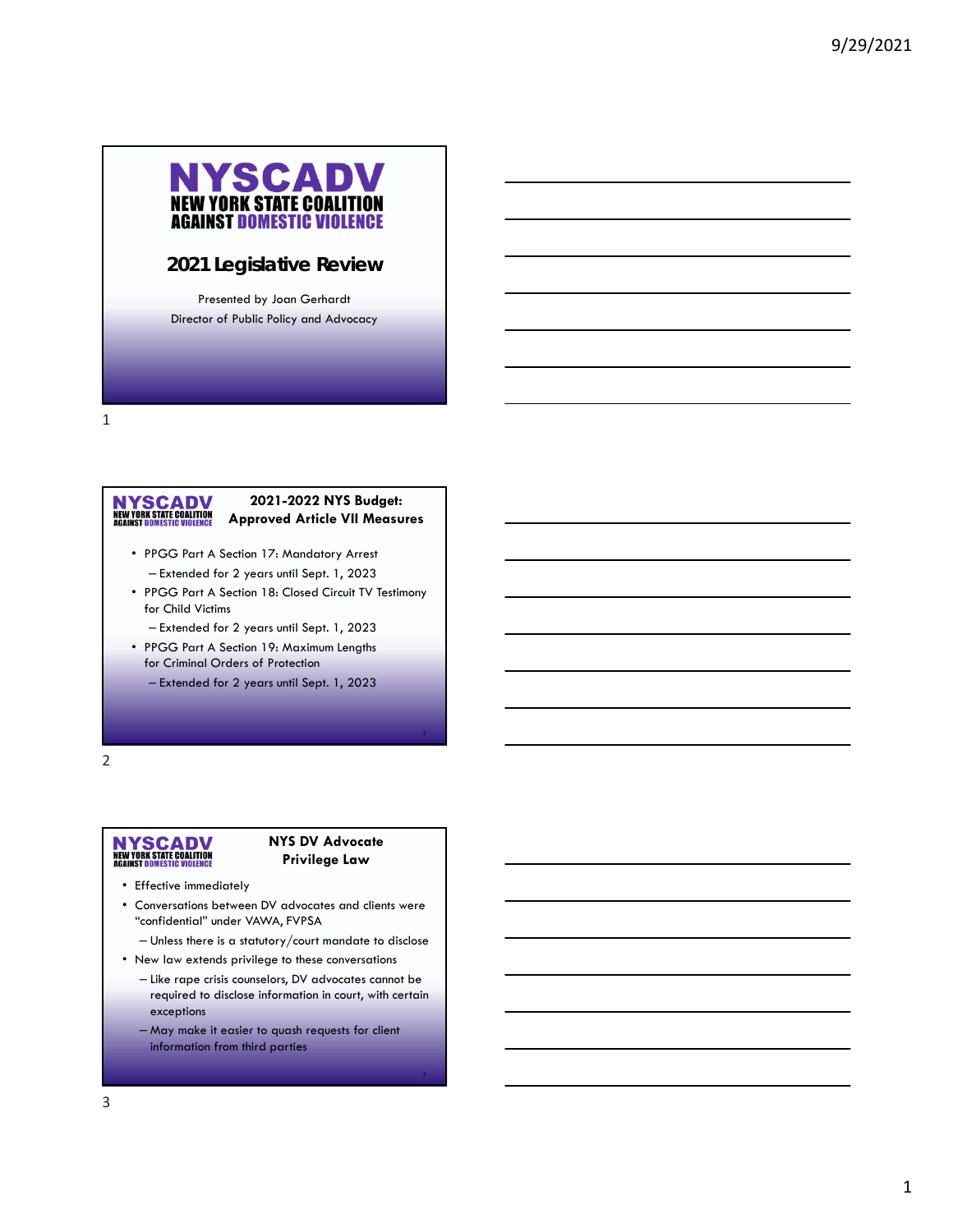#### **NYS DV Advocate Privilege Law**

- Amends Civil Practice Law governing civil judicial proceedings
	- Most likely applies to criminal cases too
- Applies to advocates acting under supervision and direction of licensed DV program
	- Must have satisfied training standards required by **OCFS**
	- No new training required by law
	- Includes staff of residential and non-residential programs

4

# NYSCADV<br>NEW YORK STATE COALITION<br>AGAINST DOMESTIC VIOLENCE

#### **NYS DV Advocate Privilege Law**

- Certain exceptions:
	- If client (or representative) waives privilege by providing "informed, written and reasonably time-limited consent"
	- If communication "reveals intent to commit a crime or harmful act"
	- If communication "reveals case of suspected child abuse or maltreatment"
		- DV advocates are still mandatory reporters
	- If client waives privilege by instituting charges against DV advocate or program and action involves DV advocate/client communications

5

# NYSCADV<br>NEW YORK STATE COALITION<br>AGAINST DOMESTIC VIOLENCE

#### **Age of Consent to Marry**

- Increased to 18 years of age
- Repealed provisions permitting 17 YOAs to get married with parental consent and approval of court
	- Law does not permit 17 YOAs to sign contracts or file for divorce
	- Effective now
		- Applies to licenses issued now and to marriages that have not been solemnized prior to August 22, 2021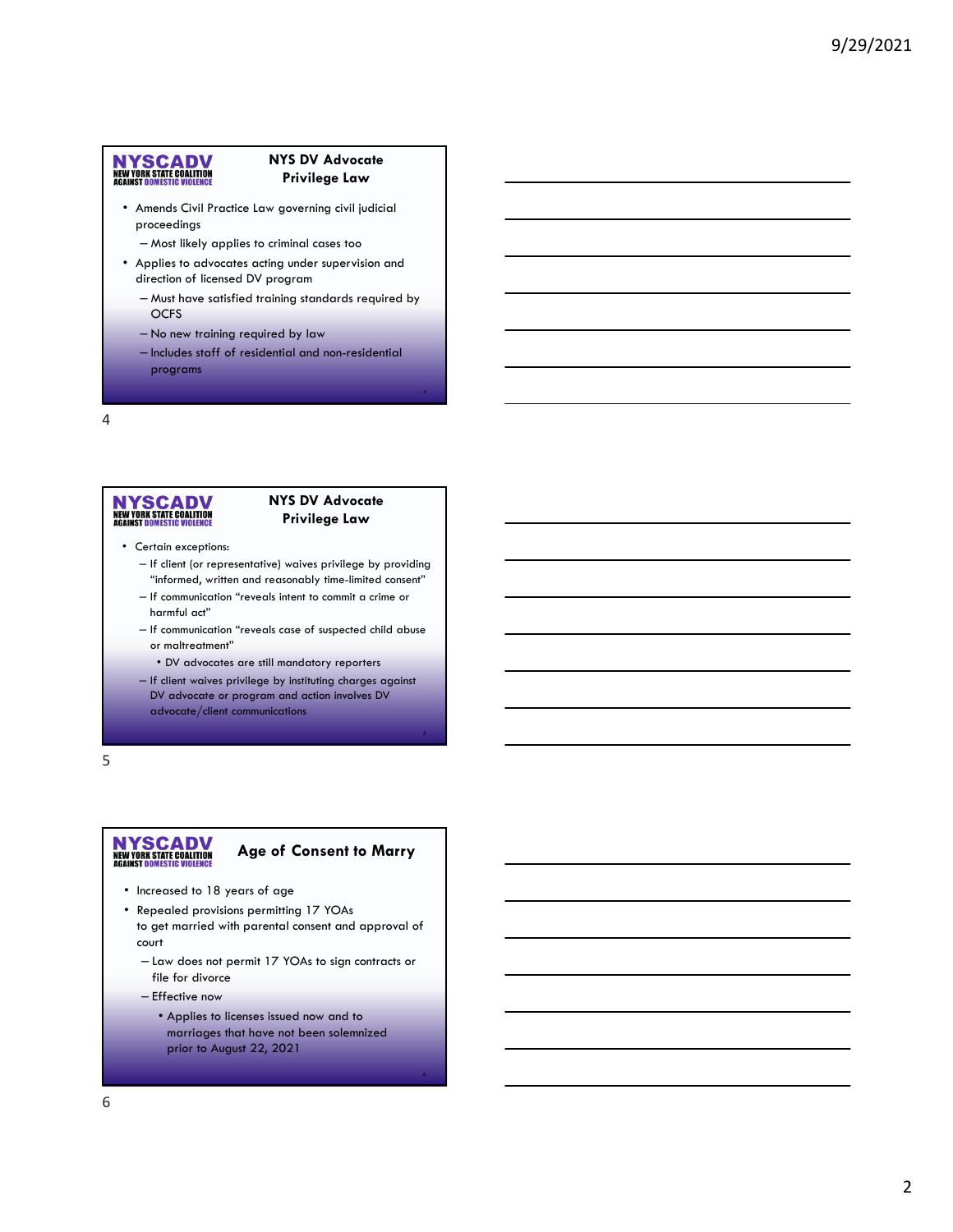#### **Pandemic Relief**

- Exempts pandemic relief from garnishment
- Creates exceptions for garnishment restriction:
	- Brought by spouses or dependents
	- In situations involving fraud
	- Actions brought in Family Court for child support or spousal support
	- Orders of protection
	- Matrimonial actions or civil claims
- Effective immediately

7

# NYSCADV<br>NEW YORK STATE COALITION<br>AGAINST DOMESTIC VIOLENCE

#### **Gender Recognition Act**

- Permits non-binary designation on driver's license and other state documents
- Outlines process for changing sex designation and name on birth certificates
	- Removes requirement to publish name change request in local newspaper
- Expands eligibility to keep records sealed for purposes of protection
	- Includes risk of violence or discrimination, including status as trans or DV survivor
- Effective December 24, 2021

#### 8

# NYSCADV<br>NEW YORK STATE COALITION<br>AGAINST DOMESTIC VIOLENCE

#### **Walking While Trans**

- Repeals prohibition against "loitering for purpose of prostitution"
	- Enacted in 1976 to combat proliferation of prostitution
- Law was quite vague, leading to arbitrary and discriminatory enforcement
	- Cisgender, transgender women of color and women previously arrested for prostitution were charged more than others
- Effective immediately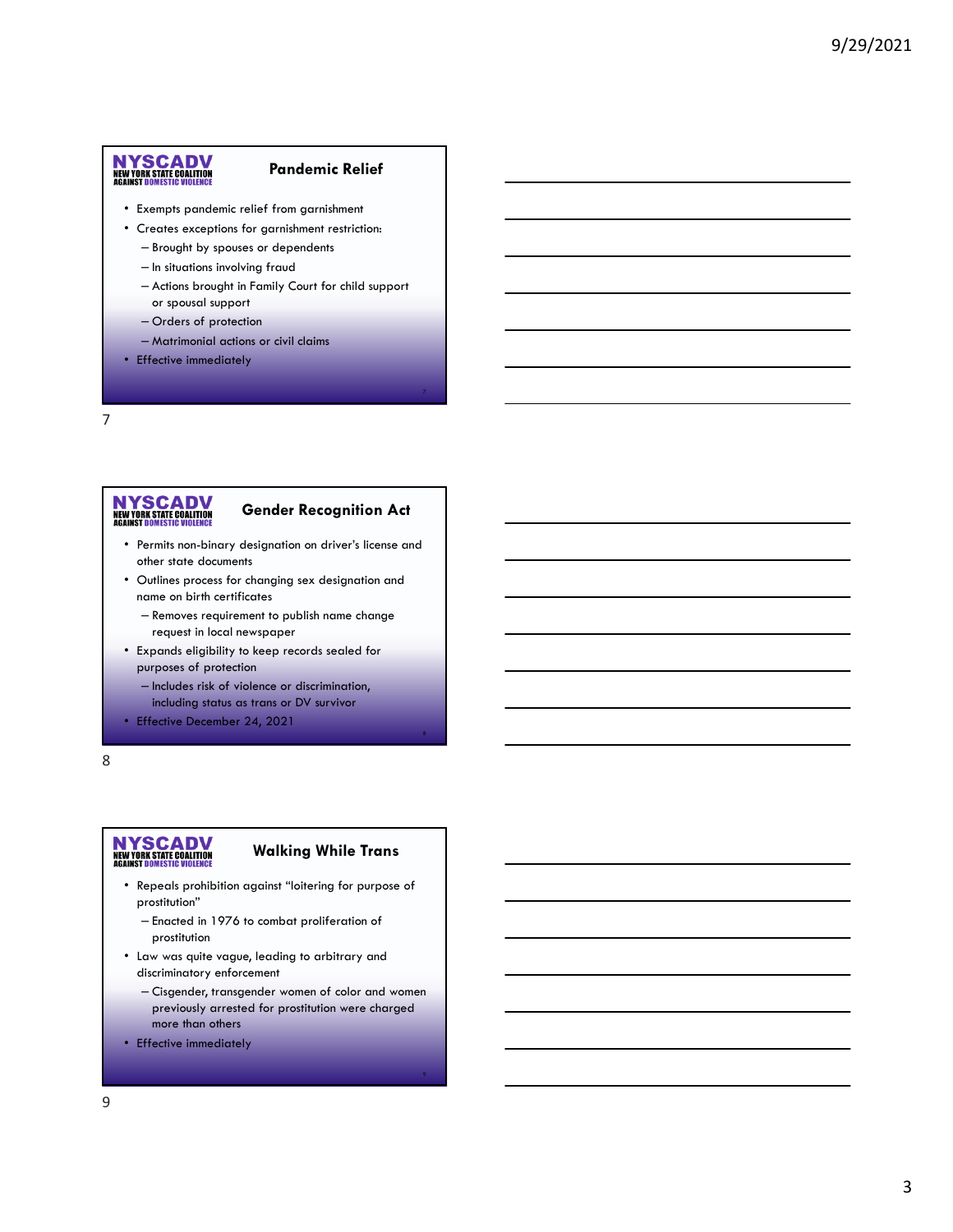#### **Court-Related Legislation**

- Extended authority for referees to determine applications for Orders of Protection when Family Court is in session until Sept. 2023
- Establish veteran treatment courts outside NYC
	- Criminal cases against veterans to be transferred to new courts, except when involving household/family members
- Eliminate term "incorrigible" in PINS proceedings – Term disproportionately applied to girls of color
	- Unfairly labeled them as "unreformable"

#### 10

# NYSCADV<br>NEW YORK STATE COALITION<br>AGAINST DOMESTIC VIOLENCE

#### **Pelvic Exam Info Brochure**

- Directs NYSDOH to develop pelvic exam info pamphlet on proper procedure, privacy and sanitary expectations
	- Include contact info to report misconduct
	- Available in several languages
	- To be available on NYSDOH website and to medical providers for distribution
	- Brochures to be available as of July 1, 2022

#### 11

# NYSCADV<br>NEW YORK STATE COALITION<br>AGAINST DOMESTIC VIOLENCE

#### **Additional 2021 Laws**

- DOCCS to communicate with victims via e-mail, if preferred
- Elder abuse multi-disciplinary team
- Continue interagency task force on human trafficking to Sept. 2023
- Extend commencement of human trafficking civil actions to 15 years since victim is freed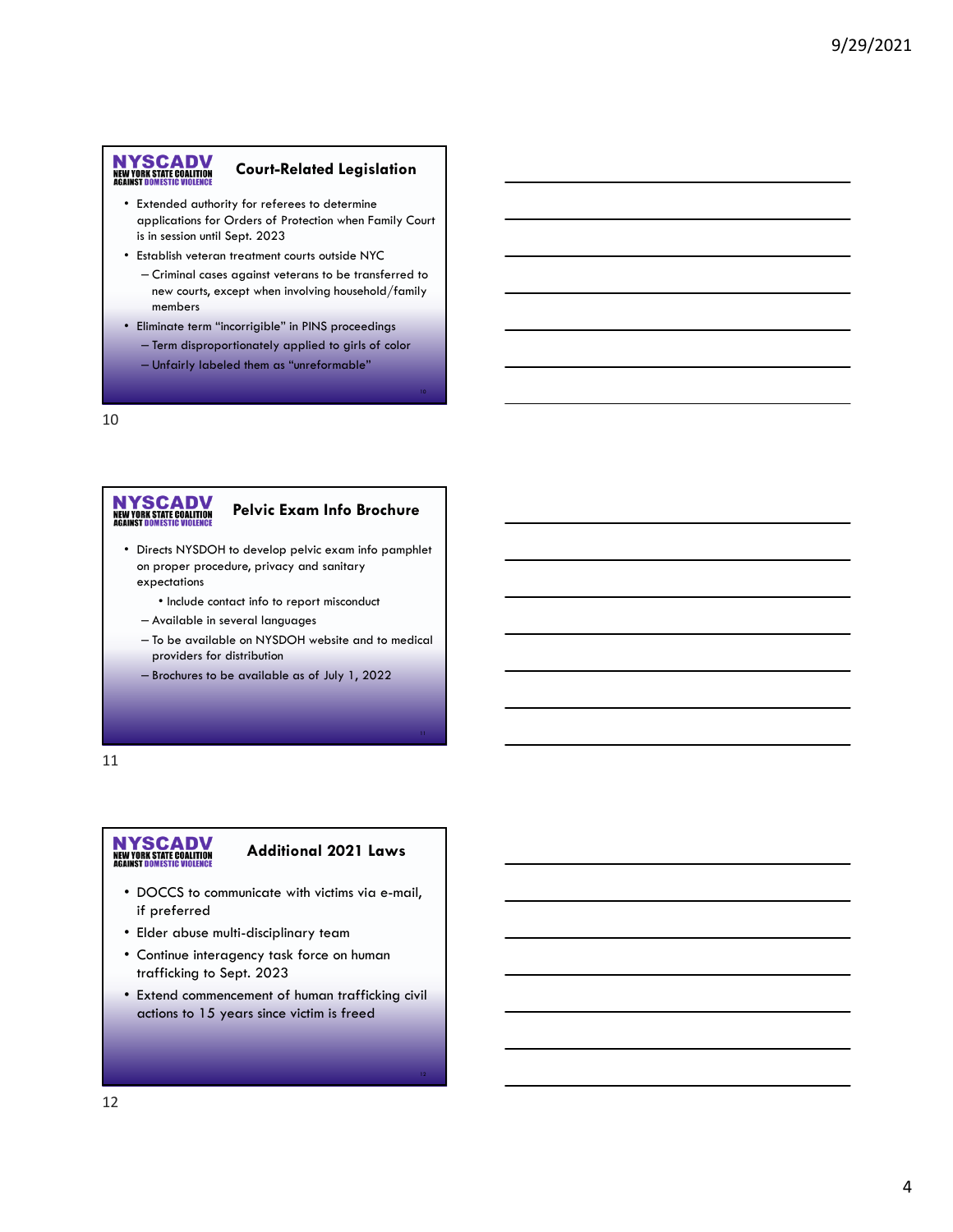#### **Waiting for Governor Action**

- End cyber sextortion (A324A/S2986A)
	- $-$  Expand crime of coercion in  $3<sup>rd</sup>$  degree to include threatening victims with release of intimate images unless they comply with demands
- Simplify process of protecting DV victims' voter registration records (A465A/S1555A)
	- Removes requirement to obtain court order
	- Allows DV survivors to self-attest to threat of physical, emotional harm to them or family member
	- Requires new application every four years
- Free feminine hygiene products in shelter (A529A/S6572)

13

# NYSCADV<br>NEW YORK STATE COALITION<br>AGAINST DOMESTIC VIOLENCE

#### **Waiting for Governor Action**

- Expands definition of elder abuse to include identity theft (A1994/S1560)
- Protections from abusive debt collection practices in Consumer Credit Fairness Act (A2382/S153)
- Prevent premature sanctions against public assistance recipients (A3227/S668)

14

# NYSCADV<br>NEW YORK STATE COALITION<br>AGAINST DOMESTIC VIOLENCE

#### **Waiting for Governor Action**

- Prevent extortion, coercion through immigration threats (A3412A/S343A)
	- $-$  Expand coercion in  $2<sup>nd</sup>$  degree
- DV victims to break utility contracts without penalty (A4496/S1557)
- Consider best interests of pets in divorce proceedings (A5775/S4248)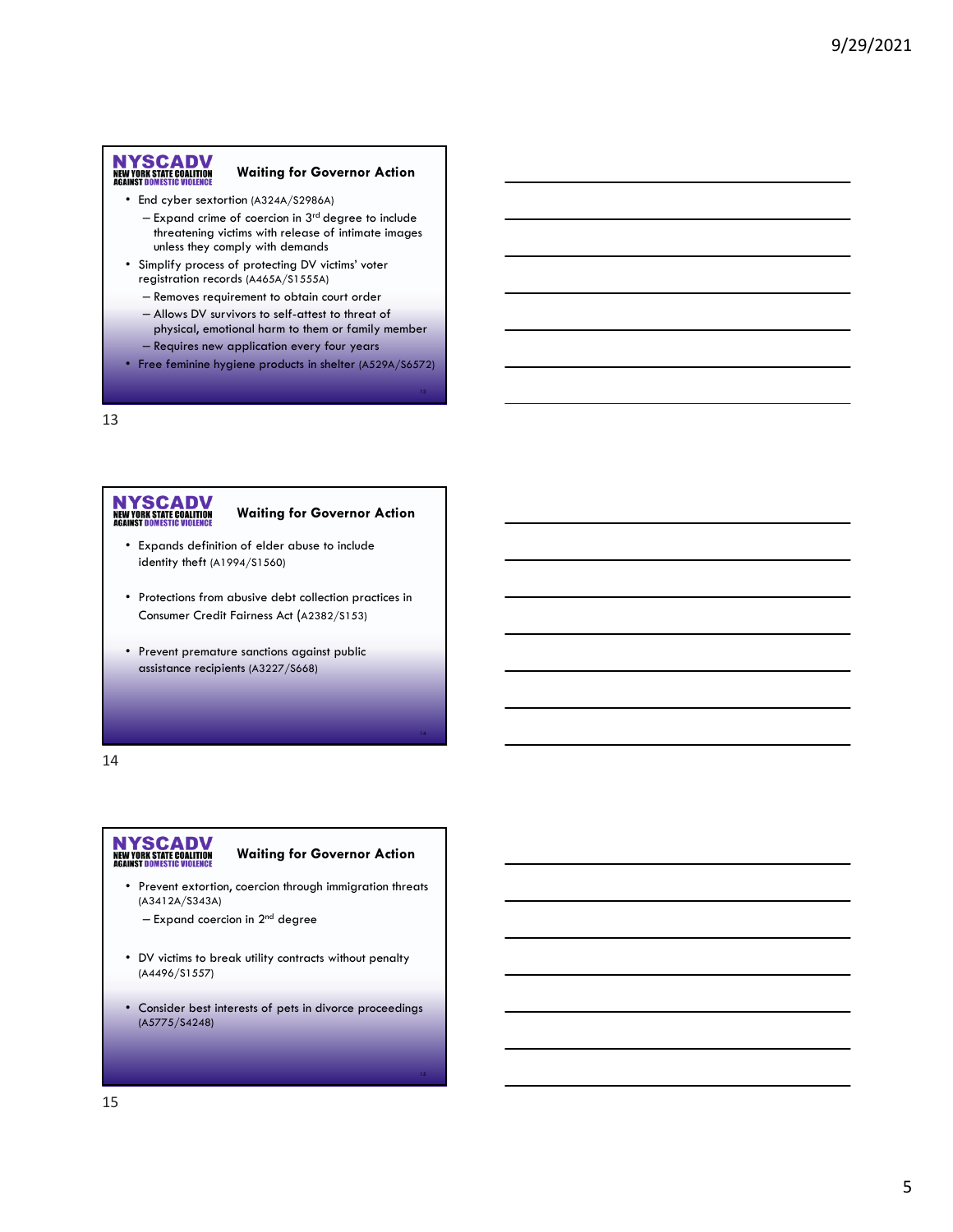#### **Human Trafficking**

- Exempt sex trafficking victims from DNA sample requirement (A118B/S6185A)
- START Act: Vacate convictions of trafficked individuals (A459/S674)
- Inform human trafficked victims of resources (A3331/S924)

16



17

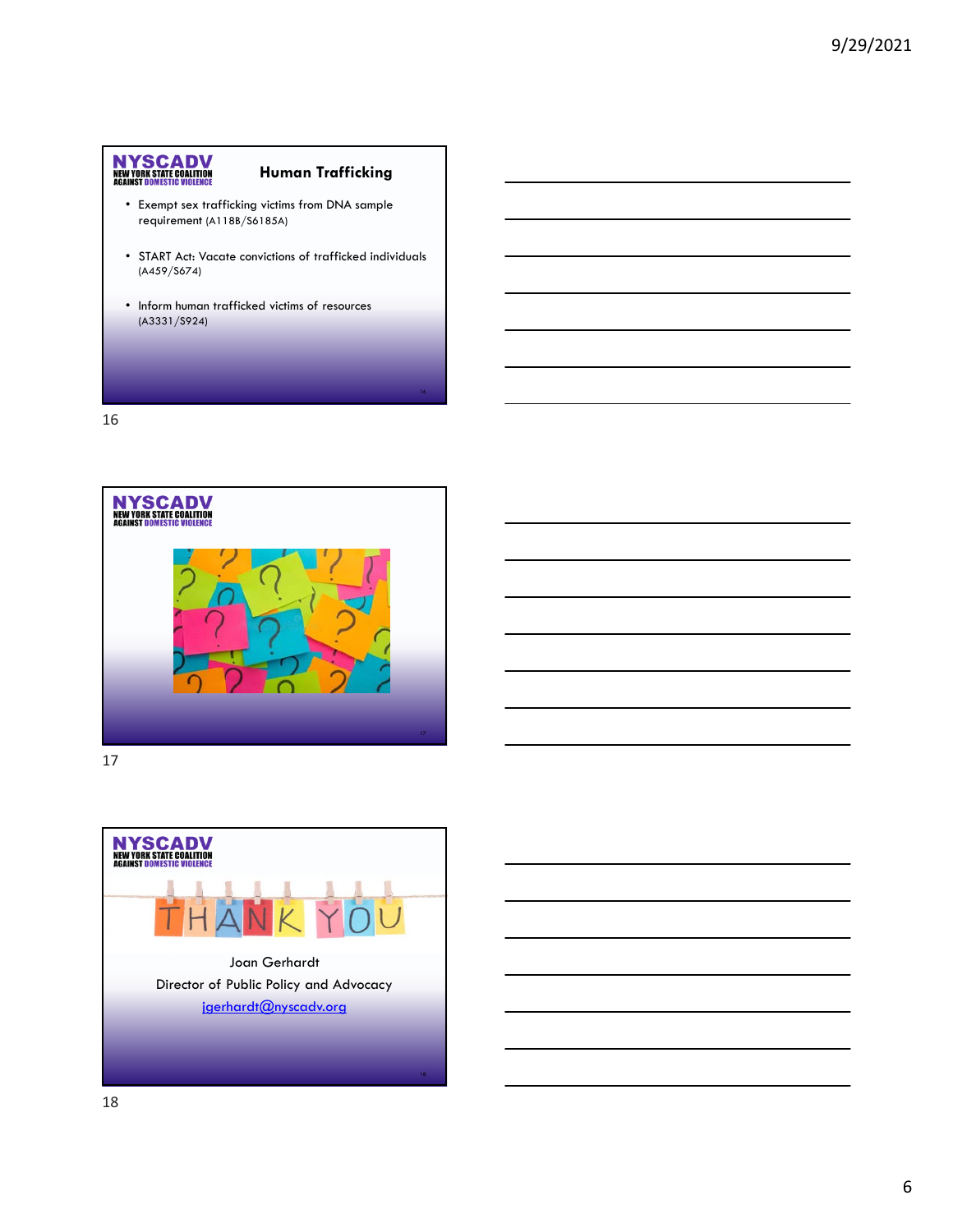

## **2021 DOMESTIC VIOLENCE RELATED LAWS APPROVED BY LEGISLATURE AND SIGNED BY GOVERNOR**

### **REPORT ON SHELTER POPULATION DURING COVID TO ASSESS FUTURE NEED DURING PUBLIC HEALTH EMERGENCIES**

### **Chapter 12 (A1258 Hevesi/S873 Liu)**

Expands the existing requirement for the NYS Department of Health (NYSDOH) and local social service districts (DSS) to prepare a report of the sheltered and unsheltered homeless population during a state disaster emergency to include DV shelters and shelters for runaways and youth; such report shall be updated every three months during the state disaster emergency; information shall be aggregated on a statewide basis to protect individual resident's confidentiality. *Effective immediately.*

#### **INCREASE FINANCIAL LITERACY AND AWARENESS**

#### **Chapter 14 (A976 Seawright/S876 Comrie)**

Directs the NYS Department of Financial Services (DFS) to provide information on its website to increase financial literacy and consumer awareness such as information on basic banking, personal financial management and best practices for protecting personal information; information will be updated annually. *Effective immediately.*

#### **EXPAND SNAP ONLINE PILOT PROGRAM**

#### **Chapter 15 (A1262 Hevesi/S878 Kaminsky)**

Authorizes SNAP recipients to purchase groceries online using SNAP benefits; requires the NYS Office of Temporary and Disability Assistance (OTDA) to seek any necessary approvals from the USDA to maximize and expand retail participation with the SNAP online pilot program, which was launched in 2019. *Effective immediately.*

#### **DATA REGARDING CHILD WELFARE PREVENTIVE SERVICES**

#### **Chapter 16 (A1261 Hevesi/S882 Persaud)**

Extends the time the NYS Office of Children and Family Services (OCFS) is required to collect data on child welfare preventive services, such as the total number of children receiving preventive services, the number of new cases opened, a list of services provided and the number of children entering foster care; OCFS will now continue to collect data until September 1, 2024. *Effective immediately.*

#### **WALKING WHILE TRANS**

#### **Chapter 23 (S1351 Hoylman/A3355 Paulin)**

Known as the Walking While Trans law, the new legislation repeals the prohibition against "loitering for the purpose of prostitution" which was enacted in 1976 along with other anti-loitering statutes to curtail the proliferation of prostitution; the statute's vagueness led to arbitrary and discriminatory enforcement, particularly impacting cisgender and transgender women of color, women previously arrested for prostitution offenses and trafficking victims. *Effective immediately.*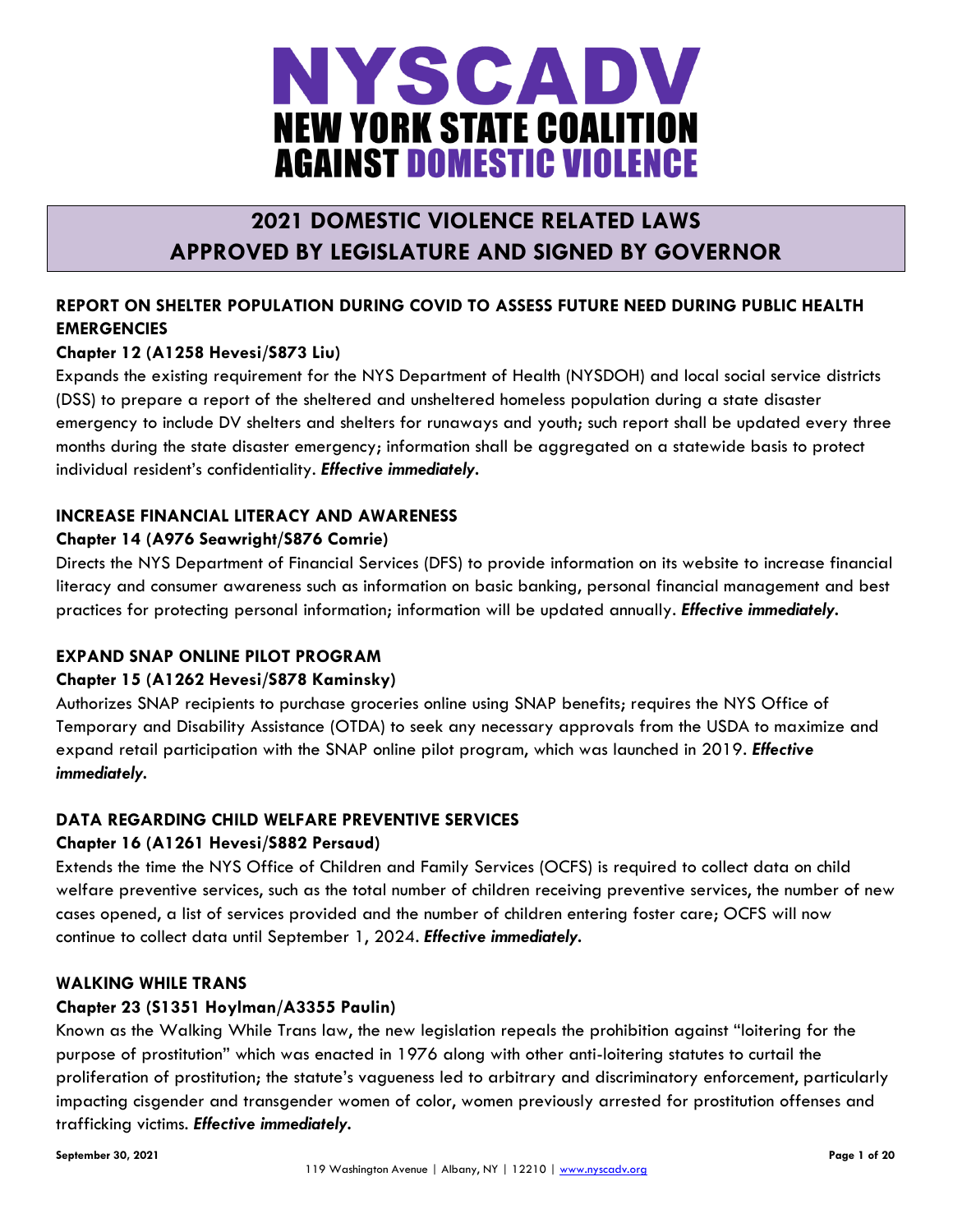### **ESTABLISH VETERAN TREATMENT COURTS**

#### **Chapter 91 (A5719A Galef/S1957A Hoylman)**

Directs the Office of Court Administration (OCA) to establish veteran treatment courts and to transfer criminal cases against a veteran to a veterans treatment court, except in cases where the accused and victim are family or household members. *Effective immediately.*

#### **HUMANE ALTERNATIVES TO LONG-TERM (HALT) SOLITARY CONFINEMENT ACT Chapter 93 (A2277A Aubry/S2836 Salazar)**

Limits the time someone can spend in segregated confinement; defines and reduces the number of disciplinary infractions eligible for segregated confinement, and exempts vulnerable populations, including the young, elderly, pregnant women, people with disabilities, and individuals with serious mental illness, from being placed in solitary confinement. *Effective March 31, 2022.*

#### **ELIMINATE THE TERM INCORRIGIBLE**

#### **Chapter 97 (A5873 Reyes/S2737 Salazar)**

Amends the Family Court Act to eliminate the use of the label "incorrigible" during Persons In Need of Supervision (PINS) proceedings; the term has been disproportionately applied to girls of color, unfairly labeling them as "uncorrectable" or "unreformable." *Effective immediately.*

#### **VOTING RIGHTS NOTIFICATION TO INCARCERATED INDIVIDUALS**

#### **Chapter 103 (A4448A O'Donnell/S830B Comrie)**

Directs the courts to notify defendants prior to receiving a guilty plea that such a conviction will result in the loss of the right to vote during incarceration; provides notice to incarcerated individuals being released of the restoration of their right to vote; ensures that informational materials about voting are provided and provides assistance in registering to vote; develops and implements a program to educate court officials, election officials, and corrections officials of this law. *Fully effective on September 4, 2021.*

### **EXEMPT COVID-19 STIMULUS RELIEF FROM GARNISHMENT; INCLUDES CRITICAL PROTECTIONS FOR DOMESTIC VIOLENCE SURVIVORS**

#### **Chapter 107 (A6617A Weinstein/S5923A Thomas)**

Clarifies that seizure or garnishment of federal relief payments is not permitted; creates carve out for claims brought by individuals who have an interest in the relief payments based on their status as spouses or dependents, or in situations involving fraud, including actions brought in Family Court for child support, spousal support, or orders of protection, matrimonial actions and civil claims. *Effective immediately.*

#### **ALLOW PHONE INTERVIEWS FOR PUBLIC ASSISTANCE APPLICATIONS**

#### **Chapter 133 (A5414 Rosenthal/S3223A Persaud)**

Permits local DSS to interview applicants for public assistance by phone as part of the review and certification process. *Effective immediately.*

### **ALLOW PHONE AND DIGITAL INTERVIEWS FOR PUBLIC ASSISTANCE APPLICATIONS Chapter 144 (A7726 Rosenthal/S7007 Persaud)**

Permits applicants for public assistance to request to be interviewed by phone or digital means as part of the review and certification process. *Effective immediately.*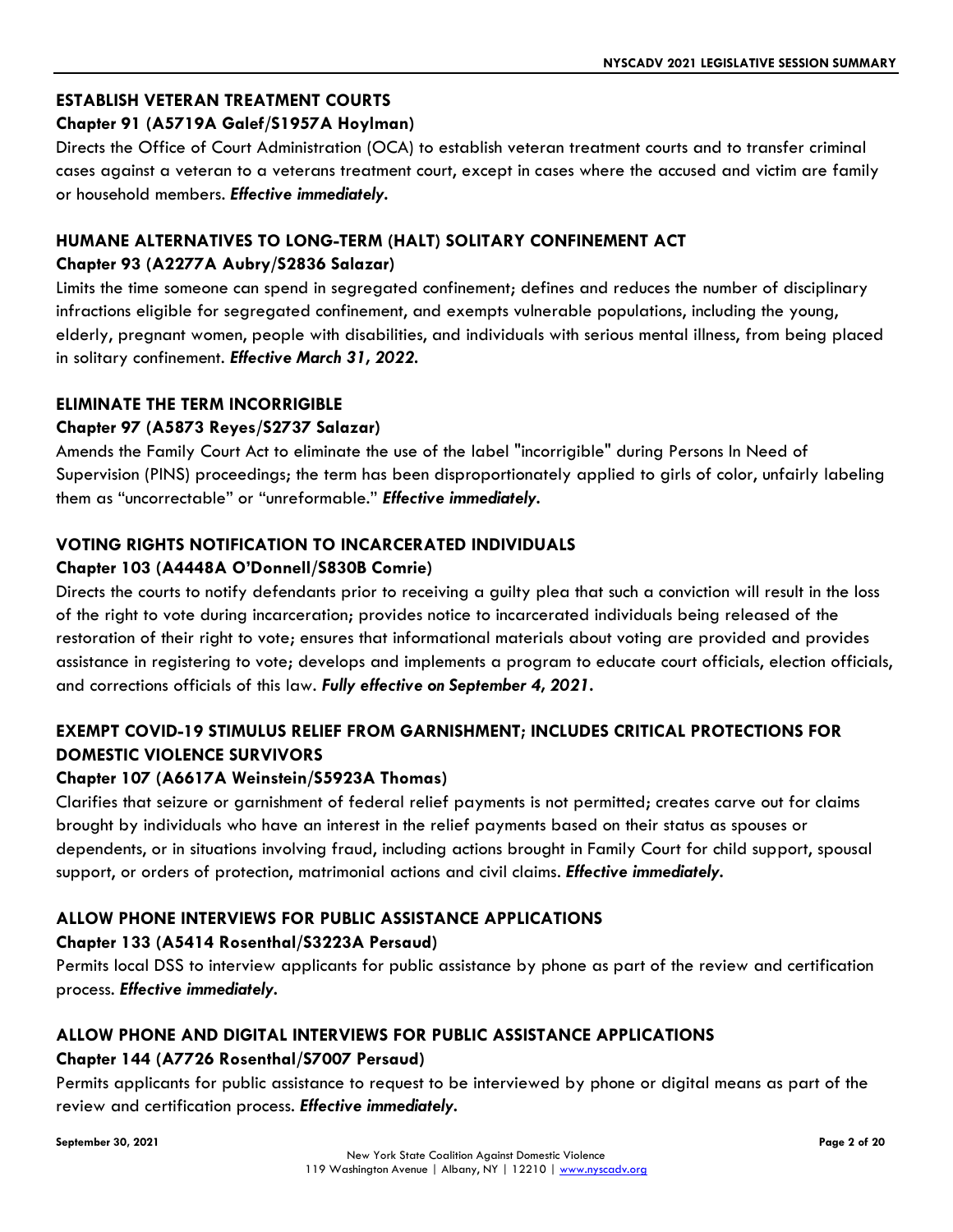#### **GENDER RECOGNITION ACT**

#### **Chapter 158 (A5465D O'Donnell/S4402B Hoylman)**

Removes excess, discriminatory burdens placed on those petitioning for a change in sex designation on state documents, as well as expand eligibility to have those records sealed for purposes of protection; would remove requirement that applicants for name changes publish their present name and address, as well as their previous name, place of birth and birth date, in a designated newspaper. *Effective December 24, 2021.*

#### **NOTIFY VICTIMS OF CRIME ELECTRONICALLY**

#### **Chapter 210 (A7680 Dinowitz/S7099 Salazar)**

Permits DOCCS from communicating the release or escape of an individual to a victim of crime via email, if preferred by the victim. *Effective August 1, 2021.*

### **ELDER ABUSE ENHANCED MULTI-DISCIPLINARY TEAM**

#### **Chapter 223 (A7634 Cruz/S6528 Persaud)**

Establishes an elder abuse enhanced multi-disciplinary team program under the state Office for the Aging for complex cases of elder abuse, including financial exploitation, physical abuse, psychological abuse, sexual abuse and neglect; team professionals include health/medical, mental health, aging, protective services, human services, social work, banking/financial institutions, legal services, district attorney's offices, law enforcement agencies and forensic accountants. *Effective immediately.*

#### **EXTEND INTERAGENCY TASK FORCE ON HUMAN TRAFFICKING**

#### **Chapter 227 (A7484 Gonzalez-Rojas/S6696 Persaud)**

Extends, for two years, the Interagency Task Force on Human Trafficking, originally established in 2007. *Effective until Sept. 1st , 2023.*

#### **HOLD GUN MANUFACTURERS ACCOUNTABLE FOR ILLEGAL FIREARMS**

#### **Chapter 237 (A6762B Fahy/S7196 Myrie)**

Requires gun manufacturers to establish and utilize reasonable controls and procedures to prevent its products from being possessed, used, marketed or sold unlawfully in NYS; declares any violations that result in harm to the public as public nuisances; permits victims to bring an action for recovery or damages against gun manufacturers for violations of this policy. *Effective immediately.*

#### **INFORM TENANTS OF RIGHT TO LAWFUL SOURCE OF INCOME**

#### **Chapter 243 (A3112B Epstein/S427A Hoylman)**

Requires the DHR to develop regulations requiring housing providers to inform housing assistance recipients of their rights to a lawful source of income. *Effective October 16, 2021.*

#### **PELVIC EXAM INFORMATIONAL PAMPHLET**

#### **Chapter 272 (A5489B Solages/S210B Persaud)**

Directs NYSDOH to develop an informational pamphlet on pelvic exams, including the proper procedure, privacy and sanitary expectations, and contact information to report any instance of misconduct; requires NYSDOH to consult with medical experts on brochure development, and to make final brochure available on its website and available to medical providers for distribution. *Effective January 16, 2022.*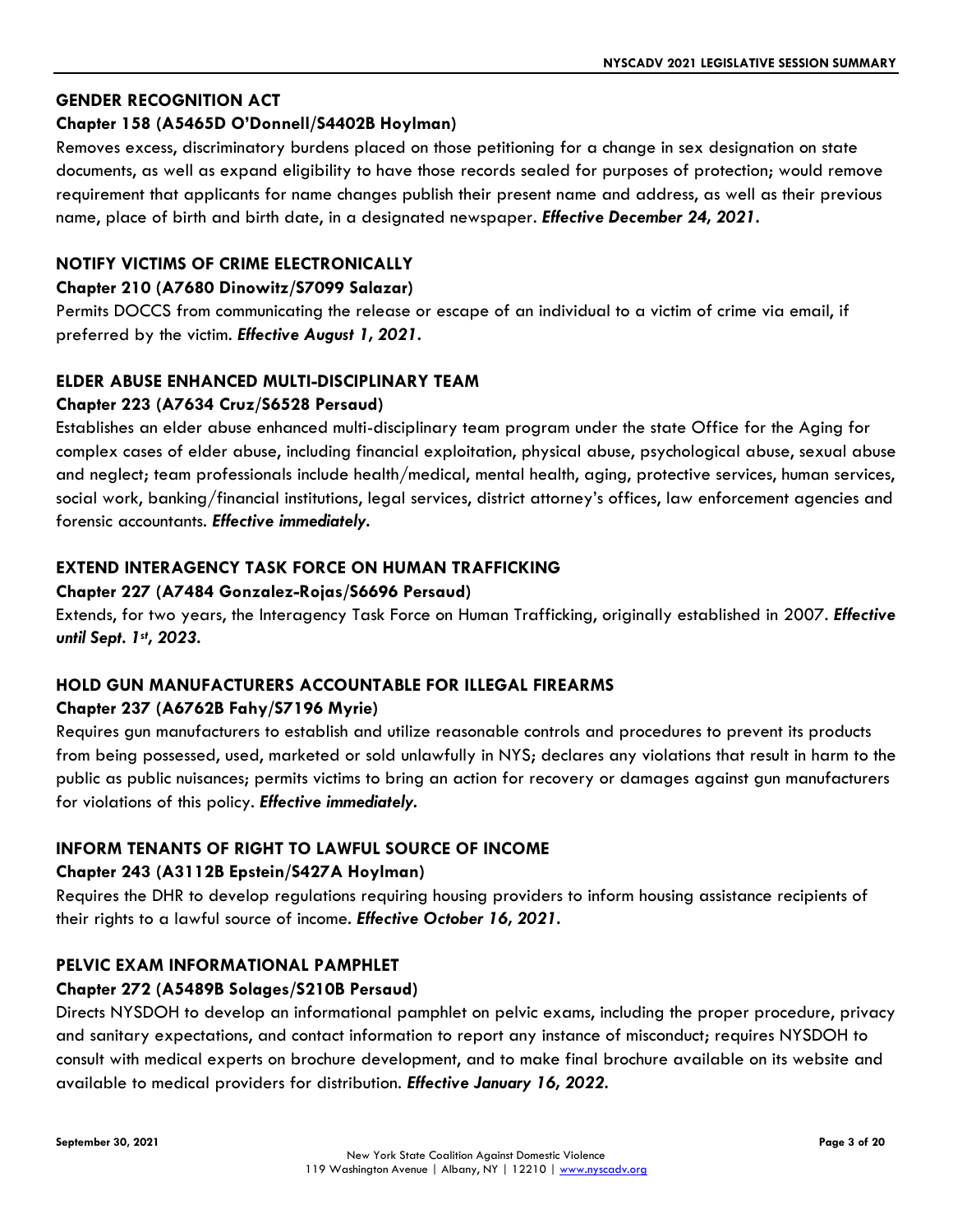#### **UNEMPLOYMENT BENEFITS FOR PART-TIME EMPLOYEES**

#### **Chapter 277 (A2355A Stirpe/S1042A Ramos)**

Allows part-time employees and employees experiencing reduced hours to have access to unemployment insurance benefits. *Effective August 16, 2021.*

#### **CONTINUE PERMITTING REFEREES TO DETERMINE APPLICATIONS FOR ORDERS OF PROTECTION Chapter 303 (A8019 Wallace/S7103 Ramos)**

Permits referees to continue determining applications for orders of protection while family court is in session until 2023; such authorization is set to expire on Sept. 1, 2021. *Effective immediately.*

#### **RAISE THE AGE OF MARRIAGE TO 18**

#### **Chapter 306 (A3891 Ramos/S3086 Salazar)**

Increases the age of consent of marriage to eighteen and repeals provisions that currently allow 17-year-olds to marry. *Effective August 22, 2021.*

#### **DV ADVOCATE-VICTIM PRIVILEGE**

#### **Chapter 309 (A2520 Weinstein/S1789 Sanders)**

Extends privilege to conversations between DV advocates and survivors; restricts ability of third parties to compel DV advocates to provide client information in court; privilege does not extend to conversations revealing a suspected case of child abuse or maltreatment or conversations that reveal an intent to commit a crime or harmful act. *Effective immediately.*

#### **EXTEND STATUTE OF LIMITATIONS FOR HUMAN TRAFFICKING CIVIL ACTIONS**

#### **Chapter 311 (A3186 Hevesi/S672 Sanders)**

Lengthens the time for victims of human trafficking to file civil action cases from 10 years to 15 years after victimization to recover actual, compensatory and punitive damages, injunctive relief, and/or reasonable attorney's fees. *Effective immediately.*

#### **HOUSING OUR NEIGHBORS WITH DIGNITY ACT**

#### **Chapter 396 (A6593B Reyes/S5257C Gianaris)**

Provides a mechanism for the state to finance the acquisition of distressed hotels and commercial office properties by appropriate nonprofit organizations for conversion to affordable housing for low-income households and those experiencing homelessness; requires occupancy of resulting units to be limited to those earning up to 80% of Area Median Income, with the average AMI of all households in the project being below 60% and at least 50% of all resulting units being set aside for those experiencing homelessness. *Effective immediately.*

#### **LESS IS MORE**

#### **Chapter 427 (A5576A Forrest/S1144A Benjamin)**

Ensures that individuals on parole or probation are not re-incarcerated due to minor technical violations such as violating curfew, alcohol or drug use, failing to notify parole officer of change in employment or failure to pay fines or surcharges; such individuals could be re-incarcerated at a judge's discretion if they commit new misdemeanors or felonies while on parole or probation. *Effective March 1, 2022.*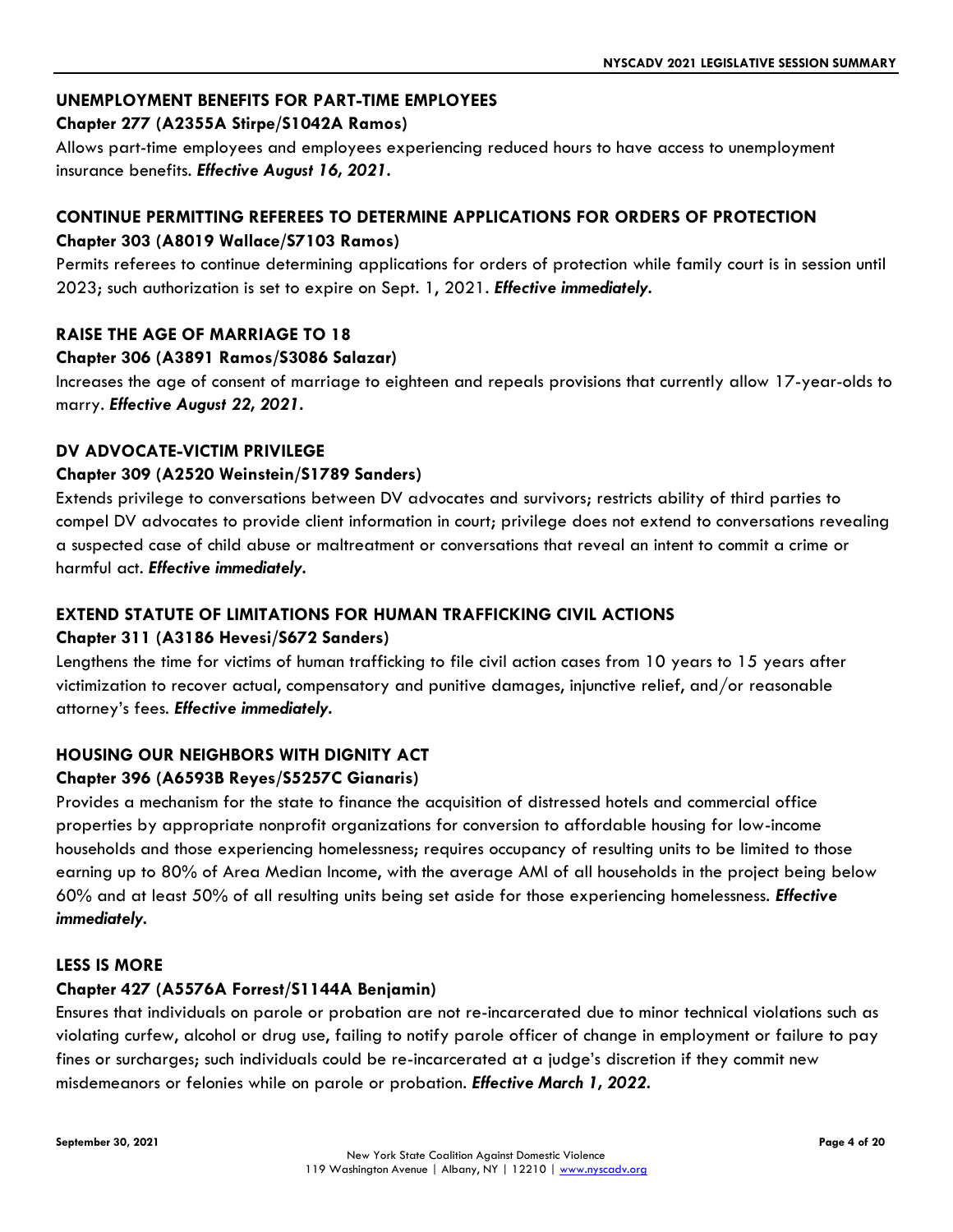## **2021 DOMESTIC VIOLENCE RELATED BILLS APPROVED BY LEGISLATURE AND AWAITING GOVERNOR'S SIGNATURE OR VETO**

#### **END CYBER SEXTORTION**

#### **A324A Zebrowski/S2986A Brouk**

Would expand the crime of coercion in the third degree to include compelling or inducing a person to produce, disseminate, or otherwise display an image depicting nudity of such person or depicting such person engaged in sexual conduct. *Effective on the 60th day after it becomes law.* 

#### **PROTECT CONFIDENTIALITY OF DV VICTIMS' VOTER REGISTRATION RECORDS A465A Rozic/S1555A Myrie**

Would simplify the process for DV survivors to ensure the confidentiality of their voter registration information by removing the requirement for a court order and allowing DV survivors to self attest to their status as a victim; a new application must be made every four years. *Effective immediately after it becomes law.*

#### **PROVIDE FEMININE HYGIENE PRODUCTS IN SHELTERS**

#### **A529A Rosenthal/S6572 Hinchey**

Would require providers of temporary housing assistance, including DV shelters, to provide feminine hygiene products at no cost to clients; includes but is not limited to sanitary napkins, tampons and panty liners. *Effective immediately after it becomes law.*

#### **EXPAND REPORTING OF SUBSTANCE ABUSE DISORDER IN CORRECTIONAL FACILITIES**

#### **A540 Rosenthal/S2209 Sepulveda**

Would expand the NYS Office of Addiction Services and Supports' annual report on substance abuse disorder treatment programs in correctional facilities to include data on the types of substances abused, available treatments and how many individuals are receiving such treatment. *Effective immediately after it becomes law.*

#### **PROVIDE PREGNANT INCARCERATED WOMEN WITH NEEDED SUPPORTS**

#### **A616A Rosenthal/S399A Biaggi**

Would permit pregnant incarcerated women to have at least one support person of their choosing to accompany them through the labor and delivery process; would require NYS Department of Corrections and Community Supervision (DOCCS) to provide information regarding their right to receive pregnancy counseling services and the right to abortion services, as well as her ability to apply to any nursery program run by the department and the locality. *Effective on the 120th day after it becomes law.*

### **NOTICE OF EXTREME RISK PROTECTION ORDERS AT DISCHARGE FROM MENTAL HEALTH FACILITIES A1005A Paulin/S5434A Harckham**

Would require mental health facilities to provide materials that inform a patient and their guardian about extreme risk protection orders and how to obtain them. *Effective immediately after it becomes law.*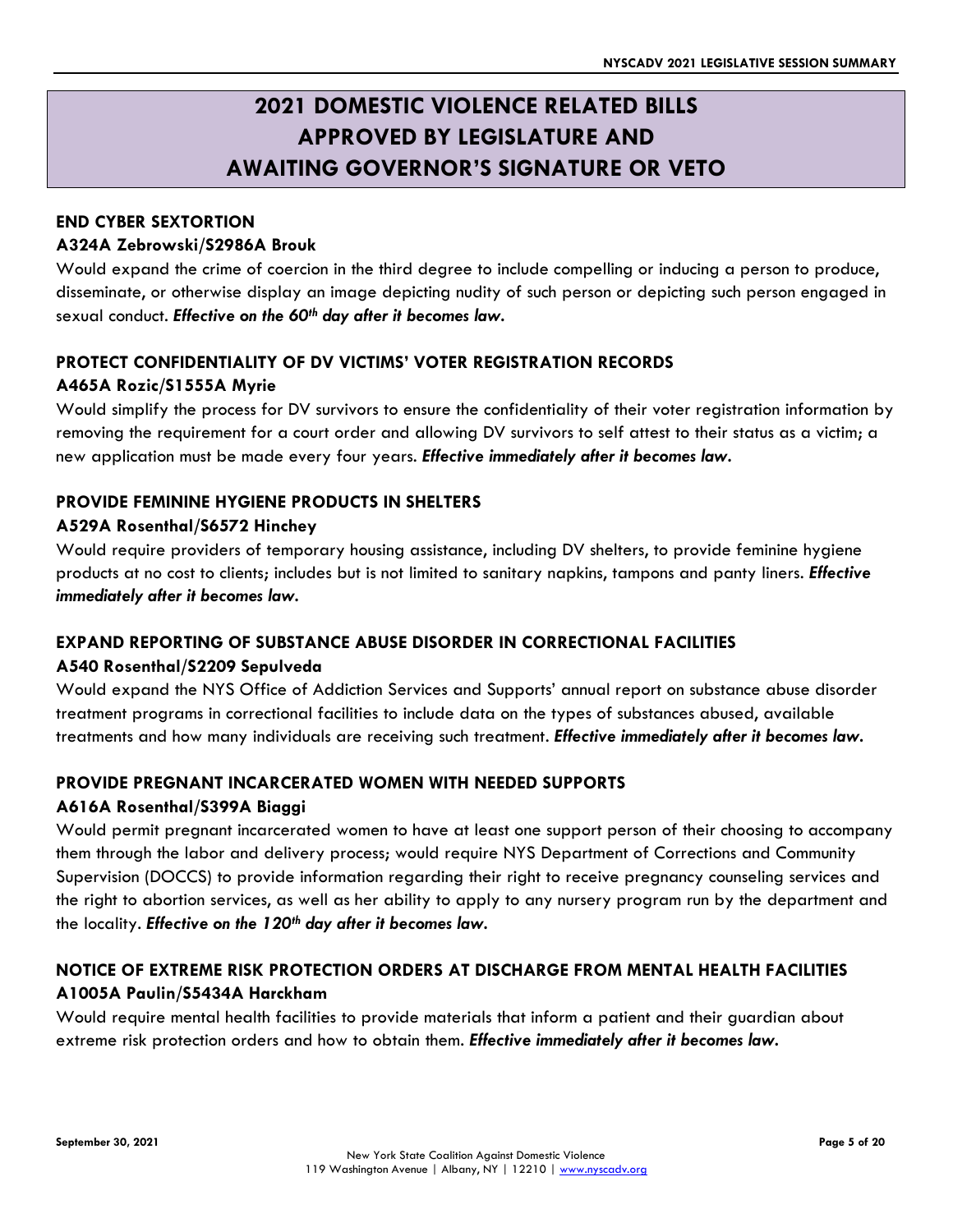#### **AWARD ATTORNEY AND EXPERT WITNESS FEES**

#### **A1899 Dinowitz/S749 Biaggi**

Would allow the NYS Division of Human Rights (DHR) and the court to award attorney and expert witness fees in all discrimination cases that fall under the purview of the DHR. *Effective on the 90th day after it becomes law.*

#### **NEW STATUTORY DEFINITION FOR ELDER ABUSE; INCLUDES IDENTITY THEFT**

#### **A1994 Cruz/S1560 May**

Would statutorily define elder abuse as "any knowing or intentional act by a person which causes harm or a serious risk of harm to an older adult including physical, emotional, sexual, or financial harm, or harm related to identity theft, or neglect, abandonment or confinement", for purposes of support services and programs for the elderly. *Effective immediately after it becomes law.*

#### **CYBER-BULLYING TASK FORCE**

#### **A2206 Barrett/S623 Kaminsky**

Would create a temporary task force to explore the effects of cyber-bullying of young people and potential measures to address the effects; task force members would be experts in the fields of child psychology, technology, law enforcement, mental health or social services. *Effective immediately after it becomes law.*

#### **PROTECTIONS FROM ECONOMIC ABUSE IN CONSUMER CREDIT FAIRNESS ACT**

#### **A2382 Weinstein/S153 Thomas**

Would protect consumers by minimizing abusive debt collection practices and ameliorating the impacts of economic abuse by DV perpetrators; would reduce the statute of limitations on consumer credit actions from six years to three years; would require creditors to mail notices to borrowers informing them of lawsuits and any additional actions, legal resources and how to oppose motions; would require plaintiffs seeking default judgments to provide basic proof of debt, its entitlement to judgment and the timeliness of the lawsuit. *Fully effective on the 180th day after it becomes law.*

#### **ESTABLISH COMMISSION ON PRISON EDUCATION**

#### **A2530 Barron/S5468 Parker**

Would establish a commission on prison education to study and develop a plan for improving education in the state prison system. *Effective immediately after it becomes law.*

#### **PREVENT PREMATURE SANCTIONS AGAINST PUBLIC ASSISTANCE RECIPIENTS**

#### **A3227 Hunter/S668 May**

Would direct local DSS to re-engage with public assistance recipients on work activities when there is noncompliance, such as a missed appointment, instead of prematurely sanctioning recipients. *Effective on the 1st of April succeeding when it becomes law.*

#### **PREVENT EXTORTION AND COERCION THROUGH IMMIGRATION THREATS**

#### **A3412A Solages/S343A Kaplan**

Would expand the definition of coercion in the second degree to include compelling a person to engage or abstain in conduct by instilling a fear that if the demand is not complied with, they will cause deportation hearings to be instituted; similarly would expand the definition of larceny by extortion to include compelling a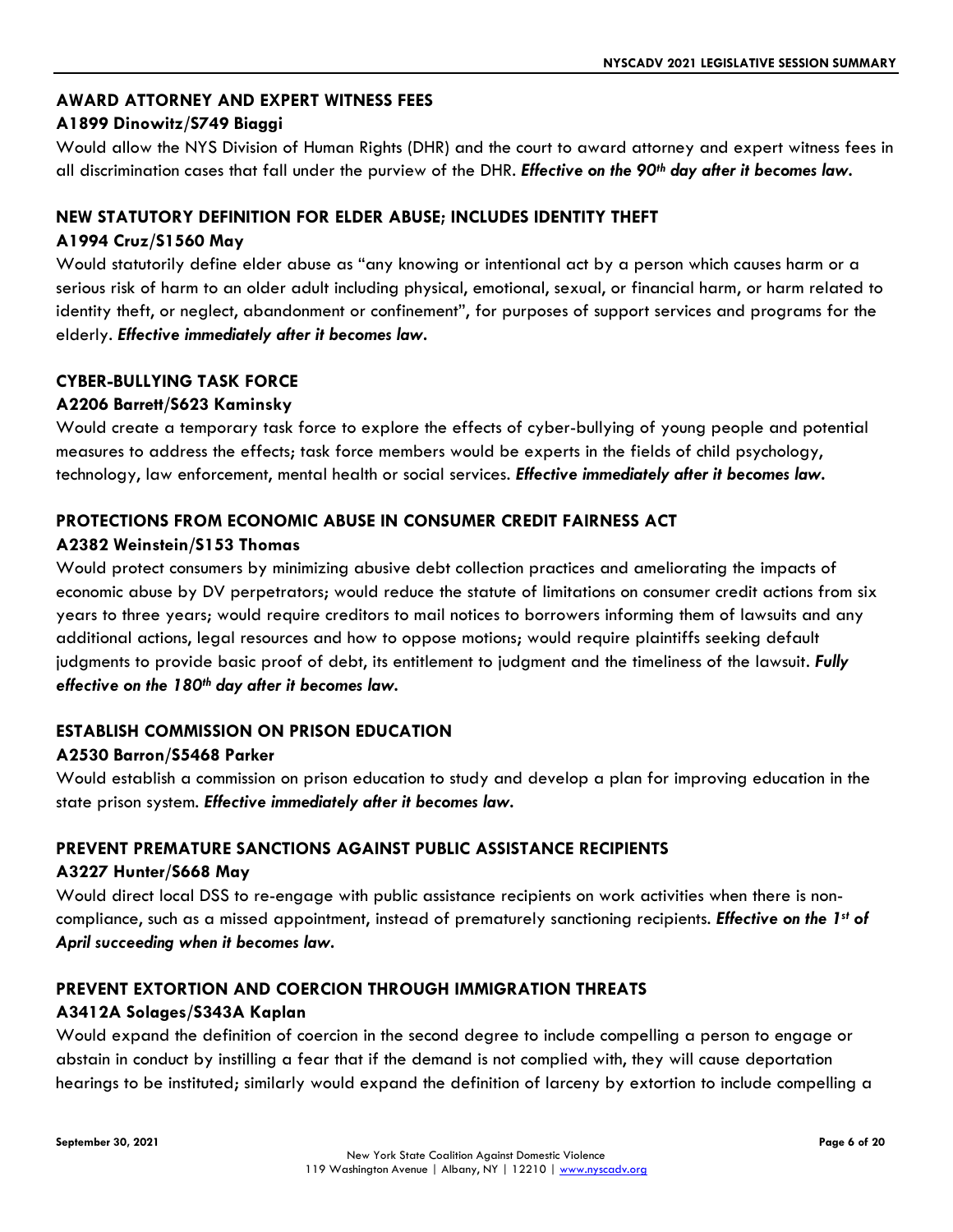person to turn over property by instilling a fear that if the demand is not complied with, deportation proceedings will be instituted. *Effective on the 30th day after it becomes law.*

#### **RIGHT TO JURY TRIAL**

#### **A4319 Dinowitz/S689 Hoylman**

Clarifies that anyone charged with any level of misdemeanor in New York City is entitled to a jury trial, as defendants already are in the rest of the state. *Effective on the 1st of July succeeding when it becomes law.*

#### **BREAK UTILITY CONTRACTS**

#### **A4496 De La Rosa/S1557 Parker**

Permits DV survivors to break utility contracts without penalty if they provide a valid police report, valid order of protection, DIR or affidavit from an advocate, attorney or healthcare provider. *Effective immediately after it becomes law.*

#### **FOIL REQUESTS FOR JUDICIAL PROCEEDINGS**

#### **A5470 Englebright/S6017 Skoufis**

Would require that when an agency is considering denying access to records under the state's Freedom of Information Law on the grounds that such disclosure would interfere with a judicial proceeding, the decision of whether to grant access to the records would be made by the judge presiding over the judicial proceeding; would clarify that access to a record cannot be withheld solely because they relate to an investigation or criminal proceeding; would also clarify that portions of reports that identify a victim of sexual violence are exempt from disclosure. *Effective immediately after it becomes law.*

#### **ESTABLISH RACIAL EQUITY WORKING GROUP**

#### **A5679A Darling/S2987A Parker**

Would declare racism a public health crisis and establish a working group within NYSDOH to address issues related to racism as a public health crisis; would require the working group develop a report of its findings, with recommendations for the Legislature on a biennial basis. *Effective on the 30th day after it becomes law.*

#### **CONSIDER BEST INTERESTS OF PETS**

#### **A5775 Glick/S4248 Skoufis**

Would direct the courts to consider the best interests of a companion animal when awarding the possession of the pet in a divorce proceeding; currently, pets are treated the same as personal property such as cars and furniture. *Effective immediately after it becomes law.*

#### **CHILD VISITATION AND/OR CONTACT POST-TERMINATION OF PARENTAL RIGHTS A6700 Joyner/S6357 Savino**

Would allow courts to permit visits between biological parents and their children who have been adopted, subject to the best interests of the child; would give the court the discretion to determine the appropriate type of contact for a given family; if the adoptive parents do not agree, would require the court to hold a hearing to determine whether such order is in the child's best interest. *Effective on the 180th day after it becomes law.*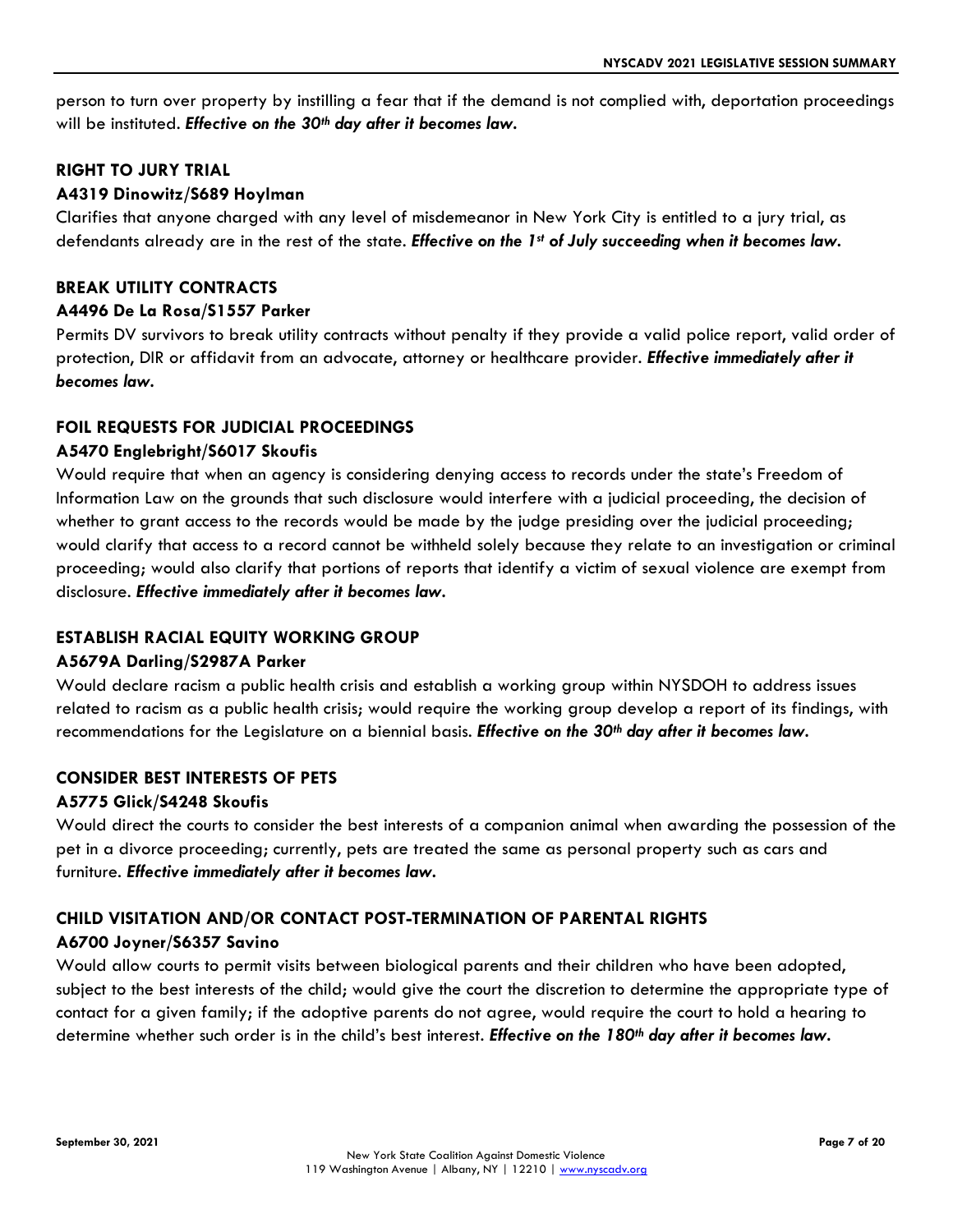#### **APPLY FOR ABSENTEE BALLOTS ONLINE**

#### **A6970A Walker/S6482B Myrie**

Would establish an online system for voters to apply for absentee ballots; requires applications to be available in any language required by the federal Voting Rights Act and that reasonable accommodations be made for those with disabilities. *Effective January 1, 2022 if it becomes law.*

### **ESTABLISH 9-8-8 SUICIDE PREVENTION AND MENTAL HEALTH CRISIS HOTLINE**

#### **A7177B Gunther/S6194B Brouk**

Would create a 9-8-8 suicide prevention and mental health crisis hotline to provide suicide prevention and crisis intervention services; callers to the new line would be directed to trained National Suicide Prevention Lifeline counselors to ensure a safer, more equitable response to mental health, substance abuse and suicidal crises. *Effective immediately after it becomes law.*

#### **PUBLISH INFORMATION ON FIREARMS USED IN CRIMES**

#### **A7243 Richardson/S1251 Gianaris**

Would require the NYS Division of Criminal Justice Services (DCJS) and the State Police to publish on their websites quarterly reports on firearms, rifles and shotguns used in the commission of crimes in NYS; information will be used to determine whether guns used in NYS were acquired in states with weaker gun laws. *Effective immediately after it becomes law.*

#### **ESTABLISH FIREARM VIOLENCE RESEARCH INSTITUTE**

#### **A7302 Simon/S2981 Persaud**

Would establish the NYS Firearm Violence Research Institute to collect data regarding firearm violence in NYS and to evaluate potential prevention efforts. *Effective on the 90th day after it becomes law.*

#### **YOUTHFUL OFFENDERS IN FAMILY COURT**

#### **A7706 Davila/S7171 Brisport**

Would prevent 16- and 17-year olds with proceedings for petty offenses in Family Court from being securely detained, placed on probation or placed out of their homes as a disposition of the case. *Effective immediately after it becomes law.* 

## **2021 HUMAN TRAFFICKING RELATED BILLS APPROVED BY LEGISLATURE AND AWAITING GOVERNOR'S SIGNATURE OR VETO**

#### **EXEMPT SEX TRAFFICKING VICTIMS FROM DNA SAMPLE REQUIREMENT**

#### **A118B Paulin/S6185A Lanza**

Would exempt persons convicted of prostitution and victims of sex trafficking from the requirement to provide a DNA sample for inclusion in the state DNA identification database. *Effective immediately after it becomes law.*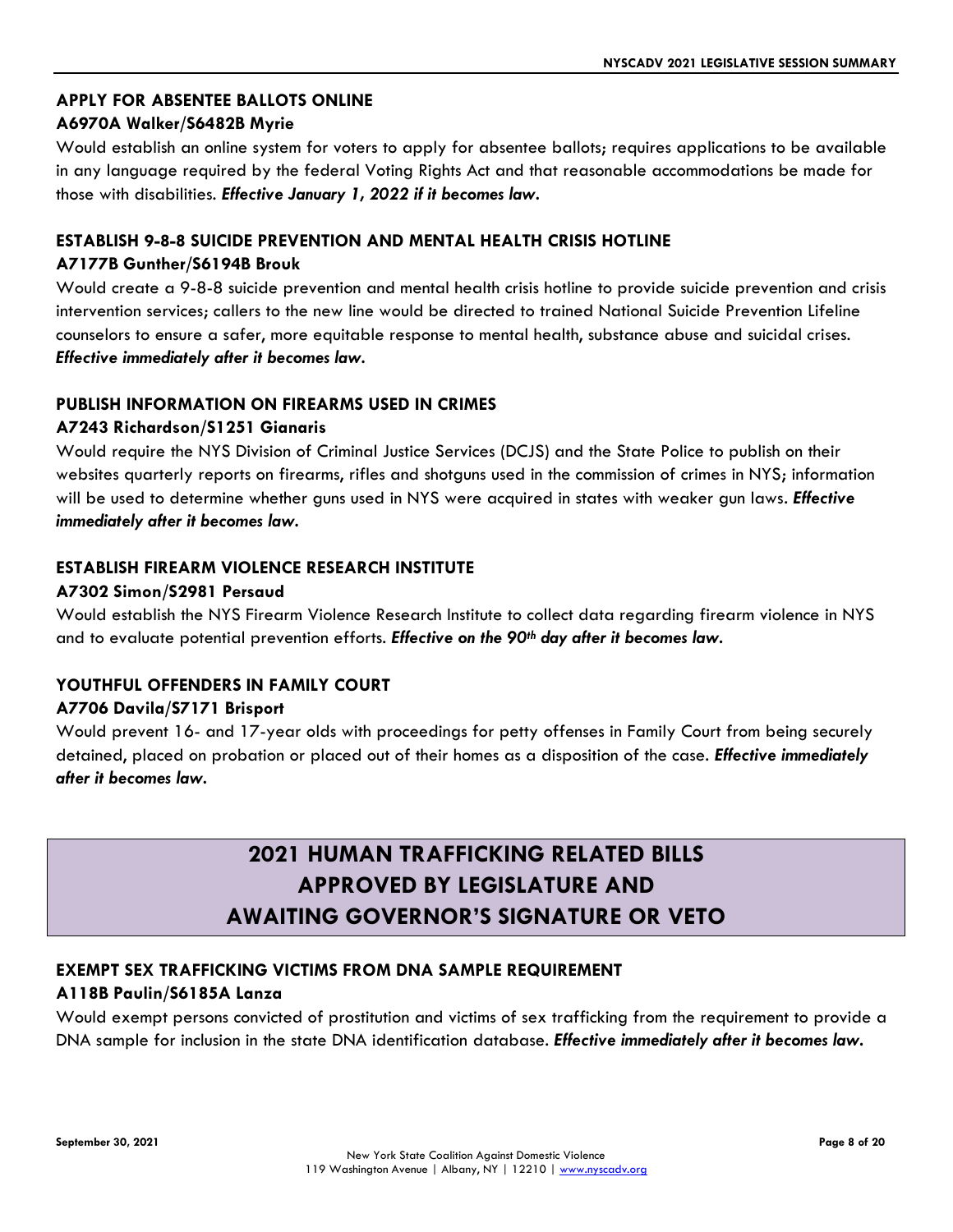#### **VACATES CONVICTIONS OF TRAFFICKED INDIVIDUALS**

#### **A459 Gottfried/S674 Ramos**

Would expand protections for victims of human trafficking by vacating convictions for all offenses related to the trafficking, not just prostitution-related offenses; further would provide confidentiality for motions to vacate such convictions and remove language that limits motions to vacate convictions to victims who have already sought services or are no longer victims. *Fully effective on the 60th day after it becomes law.*

### **INFORM HUMAN TRAFFICKING VICTIMS OF RESOURCES**

#### **A3331 Hevesi/S924 Ramos**

Would require law enforcement and district attorneys to inform human trafficking victims of available social and legal resources; would require local DSS to maintain a list of established providers of social and legal services to victims; would require law enforcement and district attorneys to contact an appropriate provider at the victim's request. *Effective immediately after it becomes law.*

## **2021 HOUSING RELATED BILLS APPROVED BY LEGISLATURE AND AWAITING GOVERNOR'S SIGNATURE OR VETO**

#### **CULTURAL COMPETENCY TRAINING FOR REAL ESTATE BROKERS**

#### **A844A Jean-Pierre/S979A Gaughran**

Would requires real estate brokers to receive at least two hours of cultural competency training as part of their licensing and licensing renewal requirements. *Effective on the 120th day after it becomes law.*

### **IMPLICIT BIAS TRAINING FOR REAL ESTATE BROKERS AND AGENTS**

#### **A4638A Sillitti/S538B Kaplan**

Would require real estate brokers and agents to receive two hours of implicit bias training as part of their license renewal process; implicit bias is defined in the bill as the "attitudes or stereotypes that affect an individual's understanding, actions and decisions in an unconscious manner." *Effective on the 180th day after it becomes law.*

#### **HOUSING DISCRIMINATION TRAINING FOR REAL ESTATE BROKERS AND AGENTS A5359 Cruz/S2132B Skoufis**

Would require real estate brokers and agents to receive increased training on fair housing and discrimination; directs the Secretary of State to establish the instruction content; requires testing for real estate broker and agent licenses include an understanding of fair housing and discrimination laws and regulations. *Effective on the 1st of July after it becomes law.*

#### **FUNDING FOR STATEWIDE FAIR HOUSING TESTING EFFORTS**

#### **A5363 Jean-Pierre/S2133A Skoufis**

Would implement a surcharge on the licensing fees for real estate brokers and agents to fund statewide fair housing testing efforts. *Effective immediately after it becomes law.*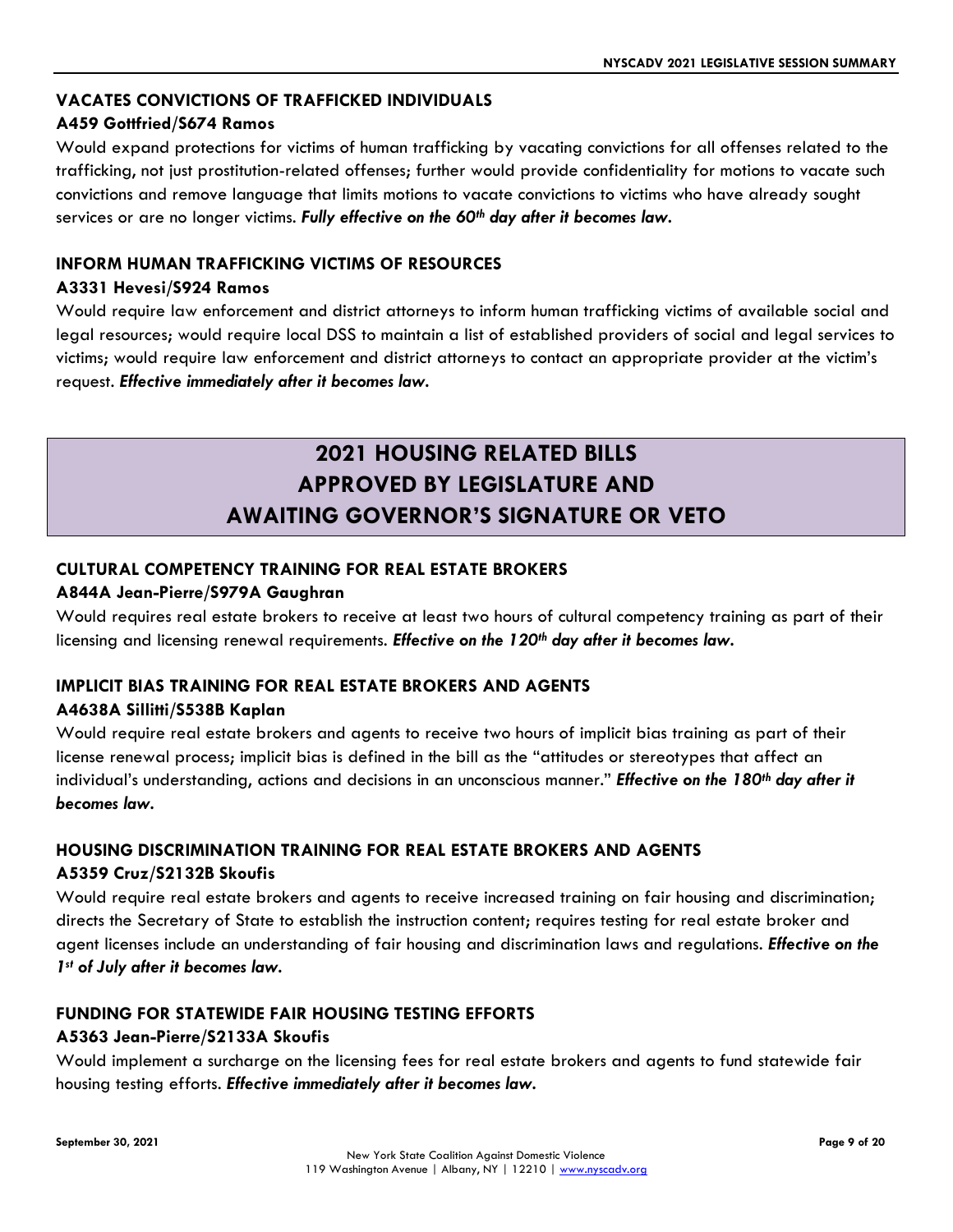#### **NYS AFFIRMATION TO FURTHER FAIR HOUSING**

#### **A5428A Cymbrowitz/S1353A Kavanagh**

Would require state agencies and local government offices involved in housing and community development to affirm that they will administer programs and activities that will further fair housing, and would require them to take meaningful actions to reduce housing discrimination and disparities. *Effective immediately after it becomes law.*

#### **ESTABLISH ANTI-DISCRIMINATION IN HOUSING FUND**

#### **A6866 Jean-Pierre/S945B Gaughran**

Would create the Anti-Discrimination in Housing Fund for prevention of housing discrimination efforts, funded by fines collected under the real property law; funds would be available to the commissioner of the division of human rights for grants to not-for-profit agencies specializing in anti-housing discrimination. *Effective on the 60th day after it becomes law.*

#### **EXPAND ELIGIBILITY FOR HOUSING VOUCHERS**

#### **A8009 Rosenthal/S6573 Kavanagh**

Would expand eligibility for NYC housing vouchers to include families eligible under the family homelessness and eviction protection supplement program in order to move more families into permanent, stable housing. *Effective immediately after it becomes law.*

# **2021 WORKPLACE RELATED BILLS APPROVED BY LEGISLATURE AND AWAITING GOVERNOR'S SIGNATURE OR VETO**

## **EMPLOYER NOTICE OF COMPUTER MONITORING**

#### **A430 Rosenthal/S2628 Sanders**

Would require employers to provide written notice to employees, upon hiring and annually, regarding computer monitoring practices to protect employee privacy while supporting companies' ability to monitor internet activity within their organization. *Effective on the 180th day after it becomes law.*

#### **EXPAND WHISTLEBLOWER PROTECTIONS**

#### **A5144A Benedetto/S4394A Ramos**

Would expand whistleblower protections to former employees and contractors; would expand the definition of retaliatory actions to include actions or threats affecting future employment or immigration status; would provide that an individual can disclose information if they have a reasonable belief that the employer is engaging in unlawful behavior. *Effective on the 90th day after it becomes law.*

## **EXPAND PAID FAMILY LEAVE ACT TO INCLUDE SIBLINGS**

#### **A6098A Galef/S2928A Addabbo**

Would add "sibling" to the definition of family member for the purpose of obtaining Paid Family Leave. *Effective on the January 1st following the first September 1st after it becomes law.*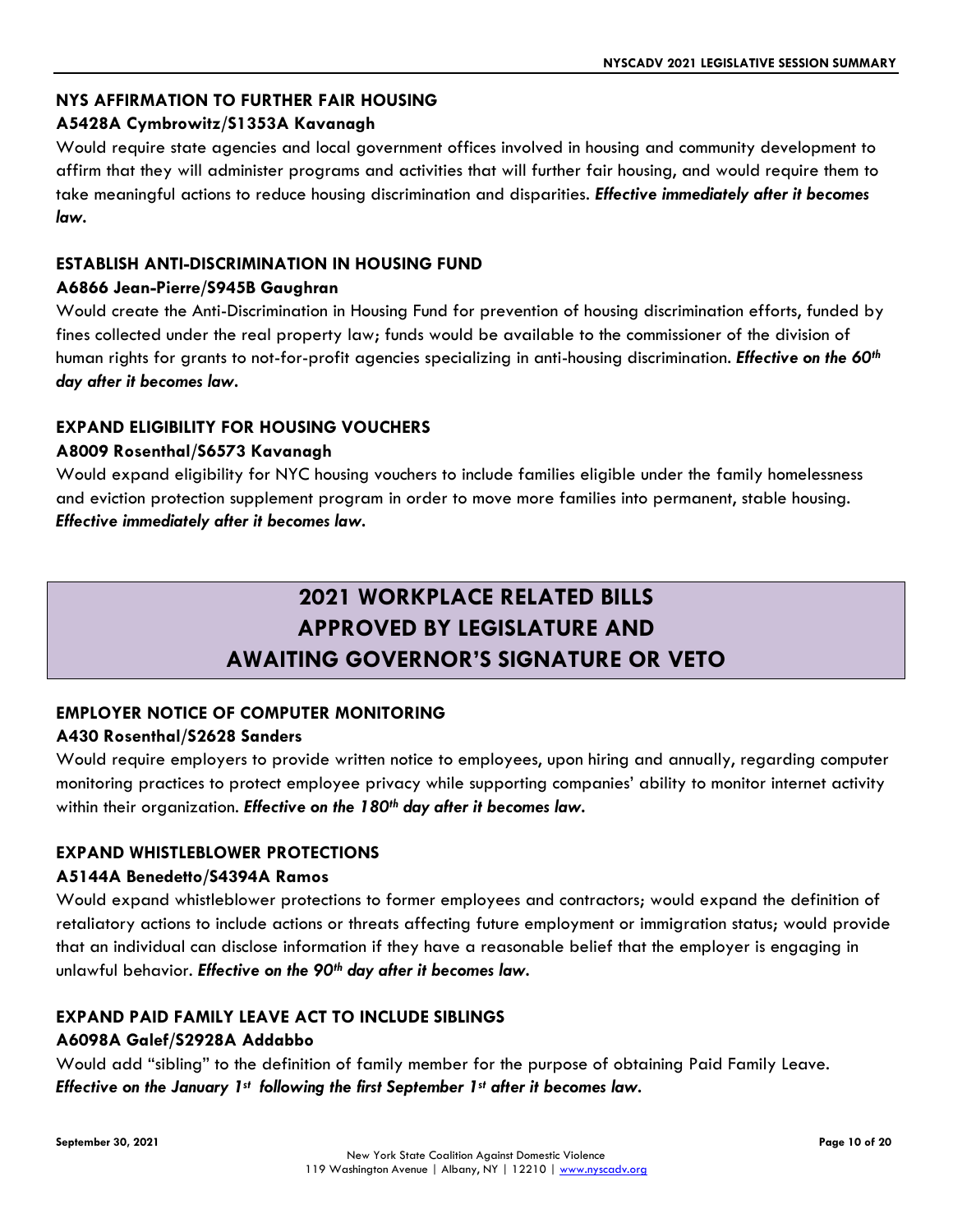## **2021 DOMESTIC VIOLENCE RELATED BILLS PASSED BY THE ASSEMBLY**

#### **INSURANCE COVERAGE FOR PRE- AND POST-PROPHYLAXIS**

#### **A807 O'Donnell/S688 Hoylman**

Would require insurance companies that provide coverage for medications to include coverage for the cost of pre- and post-prophylaxis coverage to prevent HIV infection.

#### **UNLAWFUL DISSEMINATION OF A PERSONAL IMAGE**

#### **A1121A Buttenschon/S7211 Savino**

Would create a crime of unlawful dissemination or publication of images of crimes being committed against a victim, without the victim's consent; would provide victims and their family members the right to pursue a civil action against perpetrators and to pursue court orders to require websites to remove the images.

#### **DV TRAINING REQUIREMENT FOR CHILD CUSTODY FORENSIC EVALUATORS**

#### **A2375B Dinowitz/S6385A Hoylman**

Would require court ordered child custody forensic evaluators to be a licensed psychologist, social worker or psychiatrist, and to receive biennial training on DV developed by NYSCADV.

## **PERMITS DV VICTIMS TO PROVIDE ALTERNATE CONTACT INFO FOR HEALTH INSURANCE**

#### **A2519 Cymbrowitz/No Same As**

Would require health insurers/HMOs to provide DV victims with the option of providing alternative contact information so they can access claims information and benefits in a manner that shields them from abusers.

#### **NEW YORK STATE COMMUNITY COMMISSION ON REPARATIONS REMEDIES**

#### **A2619A Barron/S7215 Brisport**

Would establish a community commission to examine the institution of slavery and racial and economic discrimination against African-Americans, and to provide recommendations for remedies.

#### **LICENSED PROFESSIONALS TO REPORT CONDUCT TO STATE ED DEPT**

#### **A5495 Glick/S4780 Stavisky**

Would require licensed professionals to report any conviction of a crime, professional misconduct, or employment termination to the NYS Department of Education within 30 days and allow the Agency to temporarily suspend a professional license if found to be necessary for the public's health, safety or welfare.

#### **BAN VIRGINITY EXAMS**

#### **A5517B Solages/S104B Persaud**

Would ban physical examinations for the purposes of determining virginity in NYS.

#### **CHILD-SENSITIVE ARREST POLICIES AND PROCEDURES**

#### **A6283 Vanel/S4053 Bailey**

Would direct the State Police to develop and institute child-sensitive arrest polices and procedures for instances where police are arresting individuals who are parents/guardians of a child to ensure the child's well-being.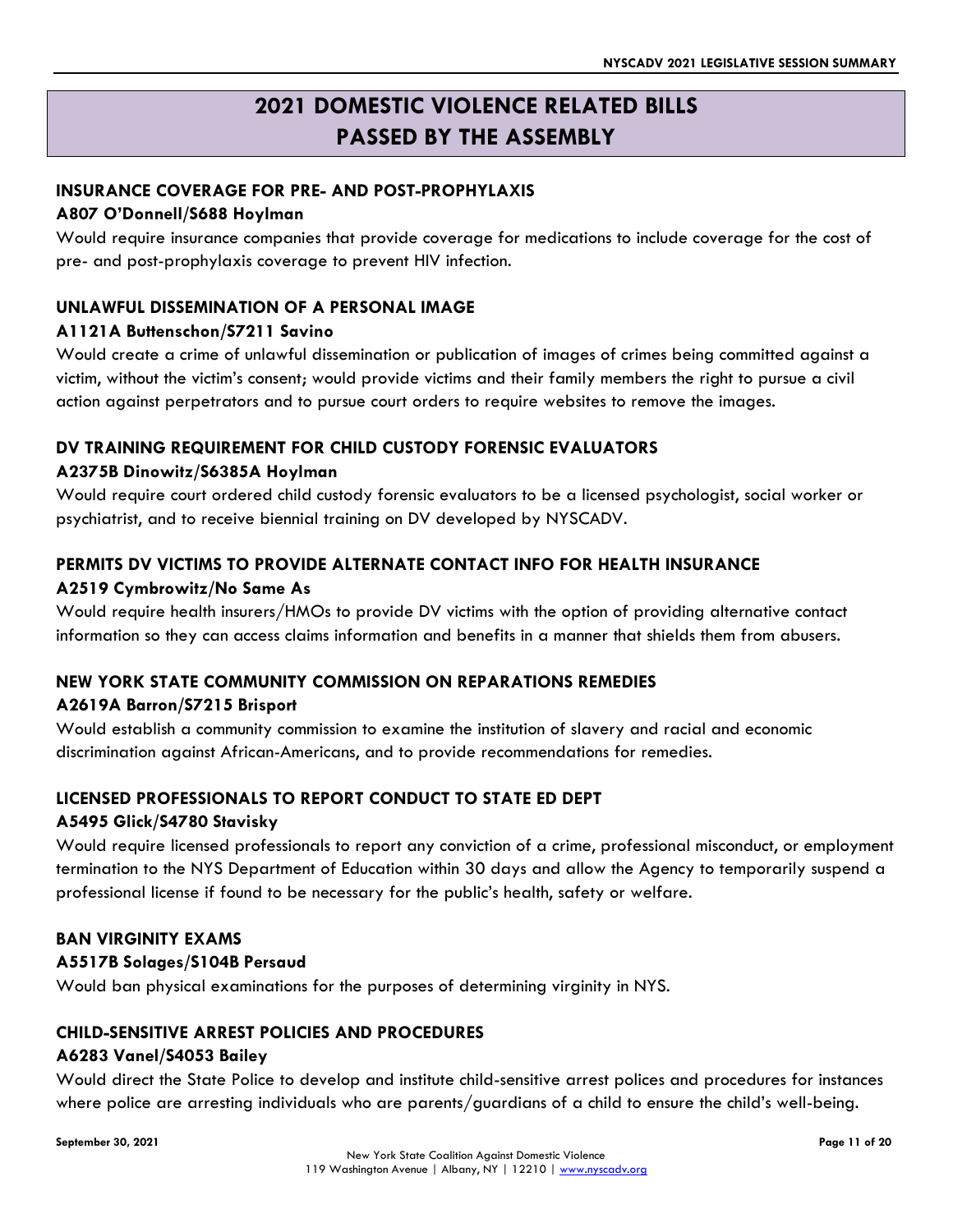#### **REMOVE PENETRATION REQUIREMENT FROM RAPE STATUTE**

#### **A6319 Cruz/S1075 Hoylman**

Would remove the penetration requirement from rape statutes and redefine rape to include oral and anal sexual conduct.

#### **WEBSITES PROVIDING INMATE INFORMATION**

#### **A7247 Abinanti/S4812 Reichlin-Melnick**

Would require websites that provide inmate information be searchable by the inmate's name, former name or alias.

#### **EXPAND EVIDENCE TO SHOW IDENTITY THEFT**

#### **A7487 Fall/No Same As**

Would remove requirement for victims of identity theft to report such crime to law enforcement in order for collection activities against them to be suspended; a signed federal trade commission identity theft victim's report, a self-attestation that the victim was coerced to authorize the use of their name or personal information for incurring the debt, or criminal or family court documents supporting the statement of identity theft would be permitted.

#### **VICTIM COMPENSATION FOR UNLAWFUL SURVEILLANCE CRIMES**

#### **A7489 Wallace/No Same As**

Would permit victims of the crime of unlawful dissemination or publication of an intimate image crimes to obtain victim compensation.

#### **PERMIT ADJOURNMENTS IN CONTEMPLATION OF DISMISSAL IN FAMILY COURT**

#### **A7683 Lavine/No Same As**

Would permit family courts to authorize adjournments in contemplation of dismissal both before or upon a finding that a family offense has occurred; would require the consent of both the respondent and petitioner, as well as the approval of family court and an attorney for the child, if one is appointed.

#### **FIREARMS SEARCH AND SEIZURE WITH ORDER OF PROTECTION**

#### **A7957 Richardson/No Same As**

Would align the Domestic Relations Law with recent changes to the Criminal Procedures Law and Family Court Act which authorize courts to issue firearms search and seizure orders in connection with Orders of Protection.

#### **COMPREHENSIVE DISCHARGE PLAN FOR SUCCESSFUL RE-ENTRY**

#### **A8022 Davila/S7229 Bailey**

Would require DOCCS to prepare a comprehensive discharge plan for individuals upon release or discharge from state correctional facilities to ensure successful re-entry into communities.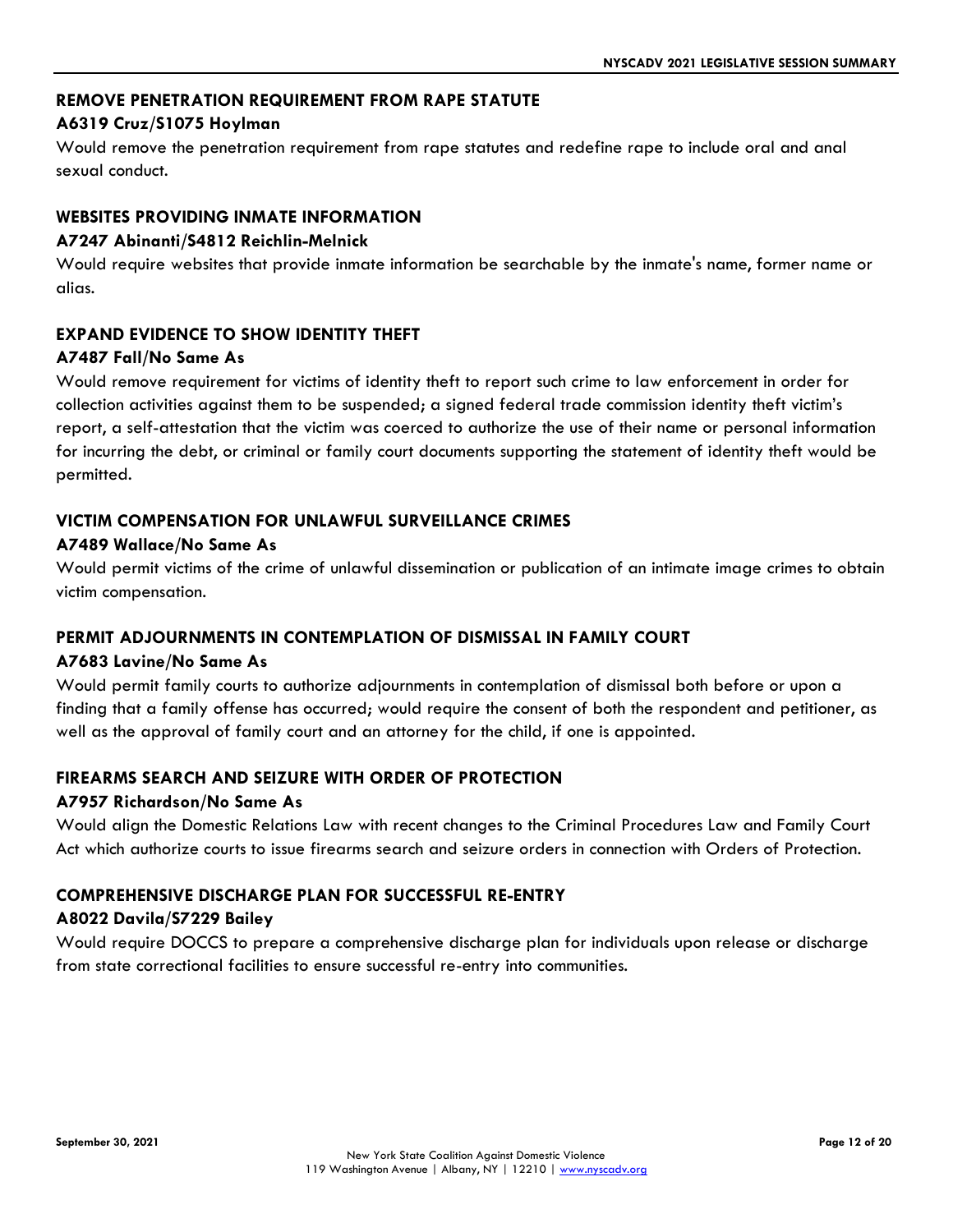## **2021 DOMESTIC VIOLENCE RELATED BILLS PASSED BY THE SENATE**

#### **EXTEND STATUTE OF LIMITATIONS FOR EMPLOYMENT DISCRIMINATION**

#### **A233A Rosenthal/S849A Gounardes**

Would extend the statute of limitations for harassment in the workplace to six years.

#### **PREVENT ABUSERS FROM USING TECH TO HARASS VICTIMS**

#### **A544A Braunstein/S1477A Krueger**

Would expand the definition of the offense of aggravated harassment in the second degree to include contacts via text, private message, e-mail or other electronic communication.

#### **INDIVIDUALS ON PROBATION INCAPABLE OF CONSENT**

#### **A607 Rosenthal/S403 Biaggi**

Would protect individuals from sexual assault by their probation officer by deeming individuals who are on probation cannot consent to sexual conduct with a supervising probation officer.

#### **REIMBURSEMENT FOR TELEHEALTH SERVICES**

#### **A645A Rosenthal/S2998A Harckham**

Would allow certified peer recovery advocates and credentialed family peer advocates to be eligible for reimbursement by insurance, including services available via telehealth.

#### **ADULT SURVIVORS ACT**

#### **A648 Rosenthal/S66 Hoylman**

Would create a one-year window to allow adult survivors of sexual assault to pursue civil actions against their abusers.

#### **HUMAN TRAFFICKING TRAINING FOR HOTEL STAFF**

#### **A887A Paulin/S244A Mayer**

Would require lodging facilities such as hotels and motels to require all employees who are likely to come into contact with guests to undergo training on human trafficking; the training program would be established or approved by DCJS and OTDA with assistance from the NYS interagency task force on human trafficking.

#### **ANTI-BIAS TRAINING FOR MEDICAL STUDENTS**

#### **A1401 Reyes/S3077 Salazar**

Would require medical students, residents and physician assistants in NYS to receive NYSDOH-approved training on anti-bias awareness and elimination practices for both implicit and explicit practices.

#### **LGBT YOUTH AND YOUNG ADULT SUICIDE PREVENTION TASK FORCE**

#### **A1548 Reyes/S3083 Salazar**

Would establish an LGBT youth and young adult suicide prevention task force to study how to improve mental health and suicide prevention for New York's LGBT youth up to age 24.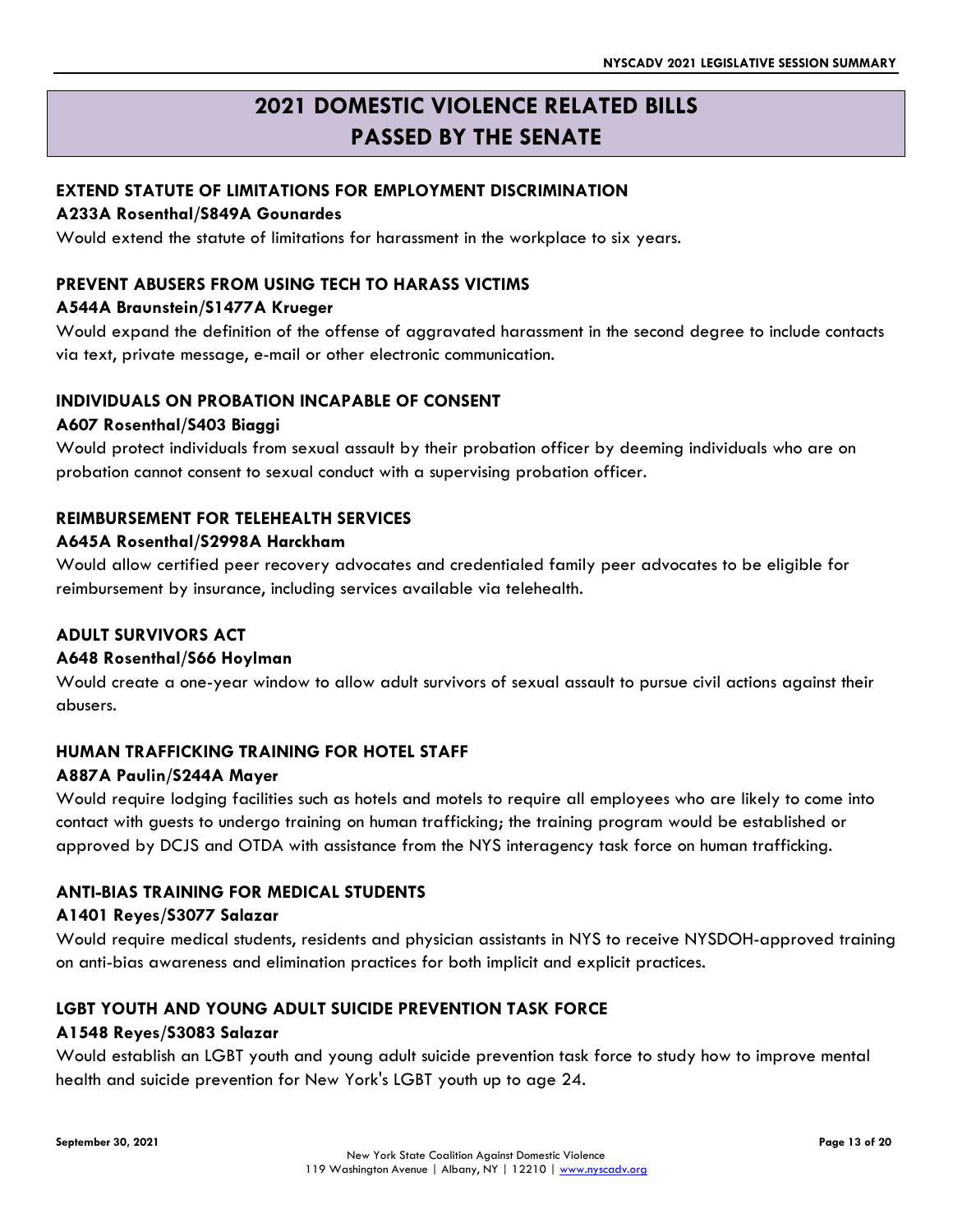#### **BLACK YOUTH SUICIDE PREVENTION TASK FORCE**

### **A1716 Jean-Pierre/S3408 Brouk**

Would establish a Black youth suicide prevention task force to study how to improve mental health and suicide prevention for Black New York residents aged 5-18.

#### **ELDER ABUSE SHELTER AFTERCARE DEMONSTRATION PROGRAM**

#### **A1872 Dinowitz/S1065 Biaggi**

Would create the nation's first temporary elder abuse shelter in New York City to provide individuals that have experienced elder abuse a safe, comfortable space to regain their dignity, re-assert control, and develop the resilience they need to return to the community.

#### **NEW YORK STATE PHOENIX ACT**

#### **A1966A Cruz/S3020A Parker**

Would extend the statute of limitations for felony family offenses to 10 years and misdemeanor family offenses to five years; also would require the State Police and OPDV to develop, maintain and distribute policies and procedures regarding the investigation and intervention of family offenses to new and veteran police officers.

#### **WORKPLACE SEXUAL HARASSMENT HOTLINE**

#### **A2035A Niou/S812A Biaggi**

Would establish a toll-free, confidential hotline for reporting workplace sexual harassment to be staffed by pro bono attorneys.

#### **BAN "NO-REHIRE" CLAUSES IN SETTLEMENT CONTRACTS**

#### **A2079 Cruz/S766 Gounardes**

Would prohibit "no rehire" clauses in settlement agreements for employees or independent contractors that have filed a claim against their employers, and would render settlement contracts unenforceable if they contain "no rehire" clauses.

#### **RAISES AGE FOR YOUTH TO BE ELIGIBLE FOR HOMELESS SHELTER**

#### **A2263 Fernandez/S813 Biaggi**

Would increase the age at which homeless youth can continue to receive shelter services at an independent living program from 21 to 24, which is already permitted in NYC shelters.

#### **ESTABLISH PEEPING TOM CRIME WITHOUT USE OF IMAGING DEVICE**

#### **A2386 Fahy/S1053 Mayer**

Would create the crime of voyeurism when an individual intentionally views a person dressing or undressing or view a person's sexual or other intimate parts, without the use of an imaging device; currently, an individual can only be charged with a crime if an imaging device was used.

#### **ENSURES STATE EMPLOYEES CAN BE SUED FOR HARASSMENT**

#### **A2483B Niou/S3395A Gounardes**

Would clarify that the State's 2019 anti-harassment regulations apply to both public and private employees.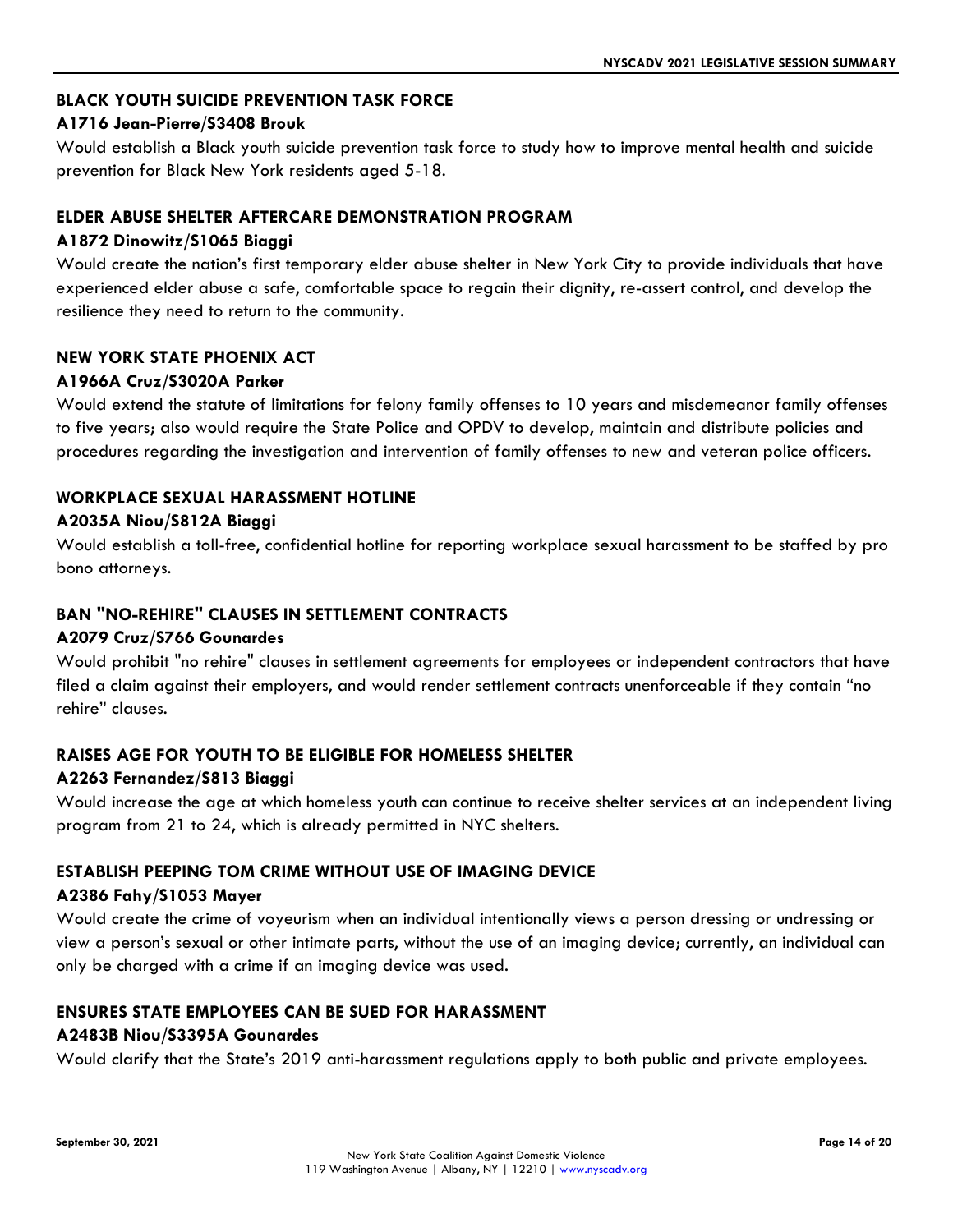#### **EXPAND RIGHT TO COUNSEL TO INDIGENT KINSHIP CAREGIVERS**

#### **A2581 Hevesi/S6074 Salazar**

Would expand the right to assistance of counsel to indigent kinship caregivers in custody and guardianship proceedings.

#### **NEW YORK STATE TRANSPARENCY IN SUPPLY CHAINS ACT**

#### **A3328 Hevesi/S748 Biaggi**

Would require large businesses in NYS to disclose their efforts to eradicate human trafficking by requiring them to conduct an audit of human trafficking within their supply chains and to ensure that information is available to the public.

#### **PROSECUTOR ACCESS TO ORDERS OF PROTECTION**

#### **A3422 Rosenthal/S404 Biaggi**

Would allow prosecutors to have access to orders of protection issued in association with sealed prior DV cases if the offender commits a new DV offense, so they can be charged with criminal contempt if they violated a past order of protection.

### **ASSIST DV SURVIVORS WITH GETTING HOUSING**

#### **A3534 Stirpe/S1681Bailey**

Would require statewide housing authorities, when reviewing applicants, to grant DV survivors the same preference as is granted to other prioritized populations.

#### **ESTABLISH VISITING PROGRAM IN STATE, LOCAL CORRECTIONAL FACILITIES**

#### **A4250A Weprin/S2841A Sepulveda**

Would require state and local correctional facilities to create visiting programs to give incarcerated individuals the opportunity to meet with relatives, children, friends, clergy, etc.; also would require such programs to have reasonable visiting hours durations, as well as allow for video conference to supplement in-person visits.

#### **EXPAND INFORMATION PROVIDED TO PROSPECTIVE MATERNITY PATIENTS**

#### **A4598A Sillitti/S534A Kaplan**

Would expand the information hospitals and birth centers are required to provide to prospective maternity patients to include information on safety drills, quality improvement initiatives, emergency transfer policies, whether a facility has a written community needs assessment plan to reduce racial disparities and address community needs, whether an autopsy is available upon request for stillbirth, and if bereavement services are offered.

#### **ANNUAL FAIR HOUSING TESTING A4665 Sillitti/S112 Kaplan**

Would require the NYS Attorney General to conduct an annual covert housing investigation to compare practices with the requirements of fair housing laws and an analysis of any publicly available data to identify discriminatory fair housing practices.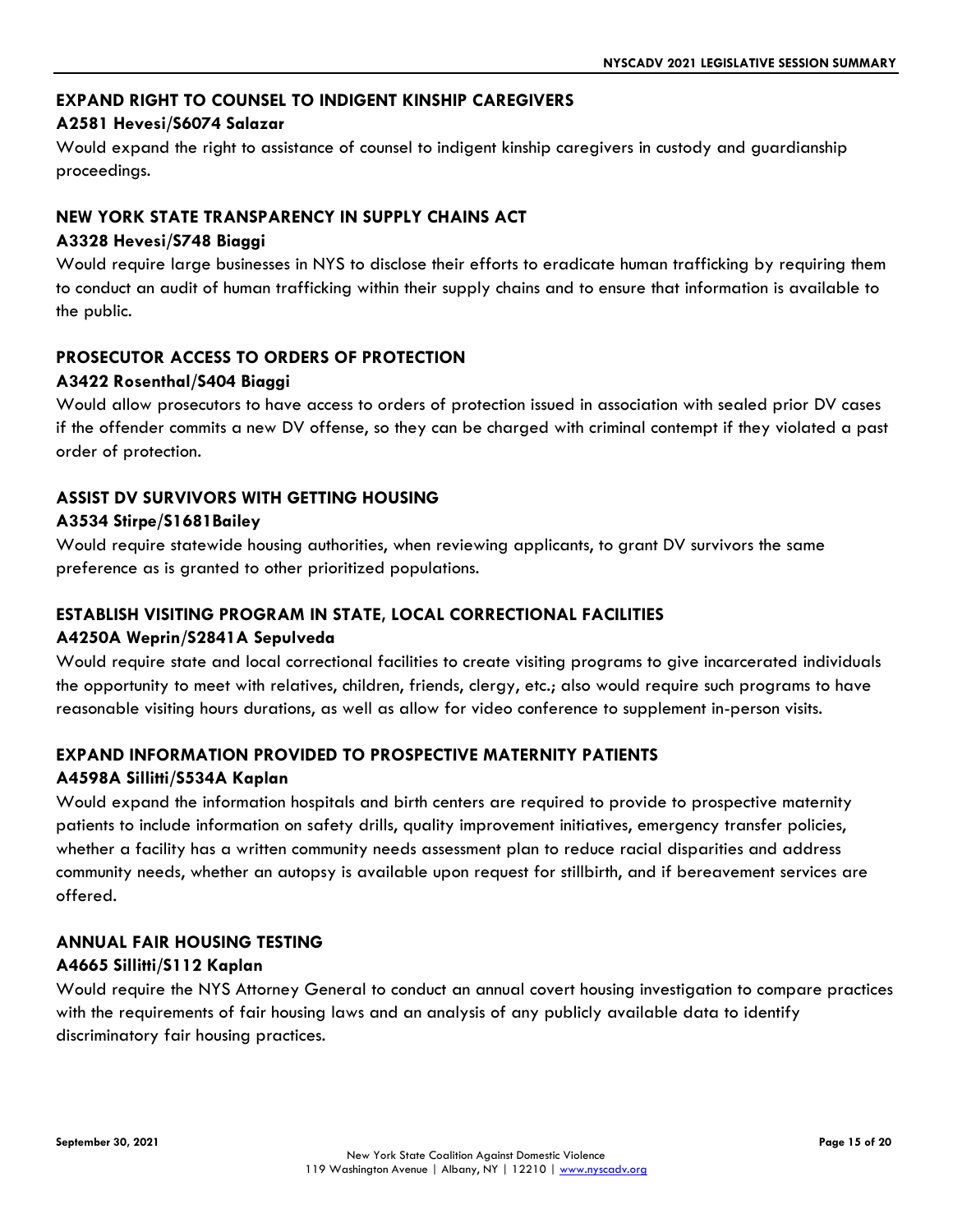#### **IDENTIFICATION CARD PROGRAM**

#### **A4905 Weprin/S1149 Benjamin**

Would require DOCCS to provide an ID card to incarcerated individuals upon release from custody at no charge.

#### **24-HOUR DETENTION AND DETAINED PERSONS REGISTRY**

#### **A5264C Richardson/S1184A Gianaris**

Would ensure an individual's pre-arraignment detention does not exceed 24 hours without individualized explanations for why such a delay in release was unavoidable and actually necessary; would require NYC to create a detained persons registry for authorized users (i.e. defender organizations contracted with NYC to represent criminal defendants) to be able to locate individuals.

#### **PROHIBIT CONSIDERATION OF DV STATUS IN CIVIL DAMAGE AWARDS**

#### **A5376A Quart/S1068A Biaggi**

When assessing damages in civil cases, would prohibit the court from basing determinations on race, creed, color, national origin, religion, sexual orientation, gender identity or expression, military status, sex, familial status, marital status or status as a victim of DV.

#### **ENFORCEMENT OF FAIR HOUSING**

#### **A5480 Solages/S715 Thomas**

Would authorize DHR to award damages to aggrieved parties in cases of housing discrimination and increase penalties for violations of fair housing; would allow courts, in actions filed by the Attorney General, to impose penalties on individuals who violate fair housing laws.

#### **PROHIBIT SEXUAL HARASSMENT VICTIMS FROM PAYING DAMAGES FOR DISCLOSURE**

#### **A5580 Rozic/S738 Biaggi**

Would prohibit settlement agreements involving sexual harassment from including requirements a victim forfeit compensation for violating a nondisclosure agreement or requiring the victim to sign a statement stating they were not subject to discrimination or retaliation to receive compensation.

#### **PROVIDE NOTICE OF BASIC RIGHTS**

#### **A5817 Hunter/S3178 Sanders**

Would require local DSS to post a notice of public assistance recipients' basic rights, including rights to a fair hearing, emergency assistance, child care, free language services, etc.

#### **STATEWIDE CAMPAIGN ON DIVERSITY**

#### **A5913 Lavine/S123 Kaplan**

Would direct DHR to develop and implement a statewide campaign to increase acceptance, inclusion, tolerance and understanding of diversity to respond to the recent increase in crimes of hate.

### **MAKE IT EASIER FOR DOMESTIC VIOLENCE VICTIMS TO CANCEL PHONE, CABLE CONTRACTS A6207A Rosenthal/S7157 Parker**

Would simplify the process for DV victims to cancel telephone and cable contracts by allowing DV victims to provide a self-attestation in writing of their eligibility as a victim of domestic violence.

**September 30, 2021 Page 16 of 20**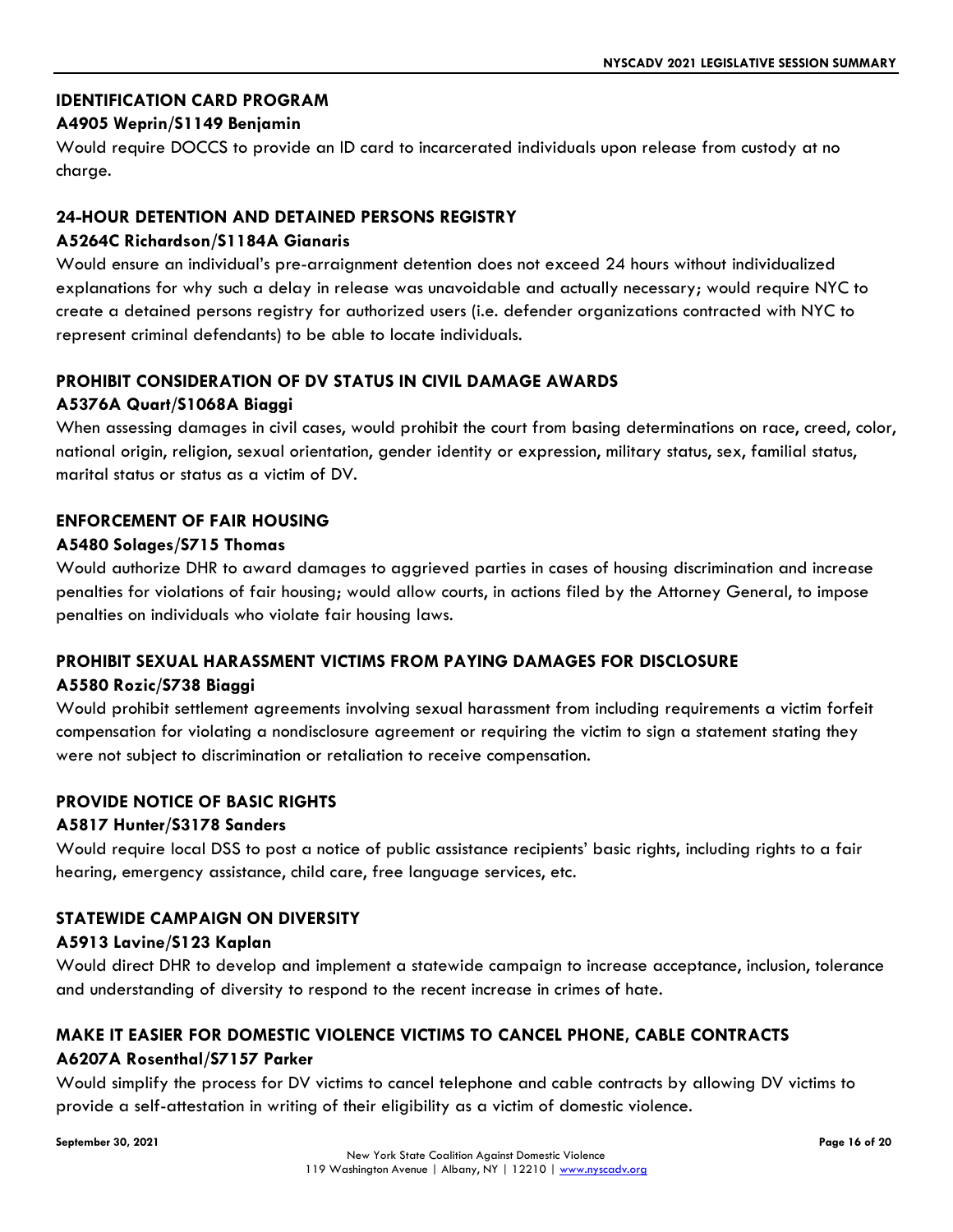#### **DV GOOD CAUSE EXEMPTION FOR KINSHIP CAREGIVER FINANCIAL ASSISTANCE**

#### **A6266 Hevesi/S2586 Brisport**

Would encourage more kinship caregivers to receive TANF non-parent grants by prohibiting local DSS from enforcing child support collection enforcement actions when good cause exemptions are claimed; good cause exemptions include domestic violence and/or the emotional harm to children and caregivers that could occur if support is pursued.

#### **TASK FORCE TO STUDY NEEDS OF MOTHERS A6567A Niou/S5488A Biaggi**

Would establish an inter-agency task force to study how to provide payments to mothers and other caregivers and address the intersecting policy areas that disproportionately impact women, including childcare, paid family leave, family supportive policies, etc.

#### **EXEMPT DIRECT CASH ASSISTANCE FOR HOMELESS YOUTH TO BE CONSIDERED AS INCOME A6709B Rosenthal/S5759B Brisport**

Would exempt direct cash assistance provided to run-away and homeless youth from being considered as income for the purposes of determining eligibility for public assistance benefits.

### **PROHIBIT PUBLIC SERVANTS FROM DISSEMINATING CRIME VICTIM IMAGES**

#### **A6783 Cusick/S7180 Savino**

Would create the crime of dissemination of an image of a crime victim when a public servant intentionally broadcasts or publishes images of a crime victim that were obtained in their official duties; the crime would be a class A misdemeanor.

#### **ELDER ABUSE AWARENESS AND PREVENTION TRAINING**

#### **A7312A Frontus/S5196B Sanders**

Would direct the NYS Office for the Aging, in collaboration with OCFS, to develop an elder abuse awareness and prevention training program for senior services providers in the detection and reporting of elder abuse; supplemental refresher training would be required at least once every three years; senior centers also would be required to hold at least two educational sessions each year for guests and members of the senior center to receive counseling regarding elder abuse prevention and awareness.

#### **EXPAND RESOURCE EXEMPTIONS FOR PUBLIC ASSISTANCE ELIGIBILITY**

#### **A7672 Hevesi/S5574 Persaud**

Exempts certain resources (e.g., savings accounts, primary residence, one automobile, burial plots and funder agreements, retirement accounts and 529 college savings plans) when determining eligibility to receive public assistance.

## **CONFIDENTIALITY OF SEXUAL VIOLENCE VICTIMS' VOTER REGISTRATION RECORDS**

#### **A7748 Thiele/S3855 Kennedy**

Would permit sexual violence victims to petition the Supreme Court to keep their voter registration records confidential; accommodation is already available for victims of domestic violence.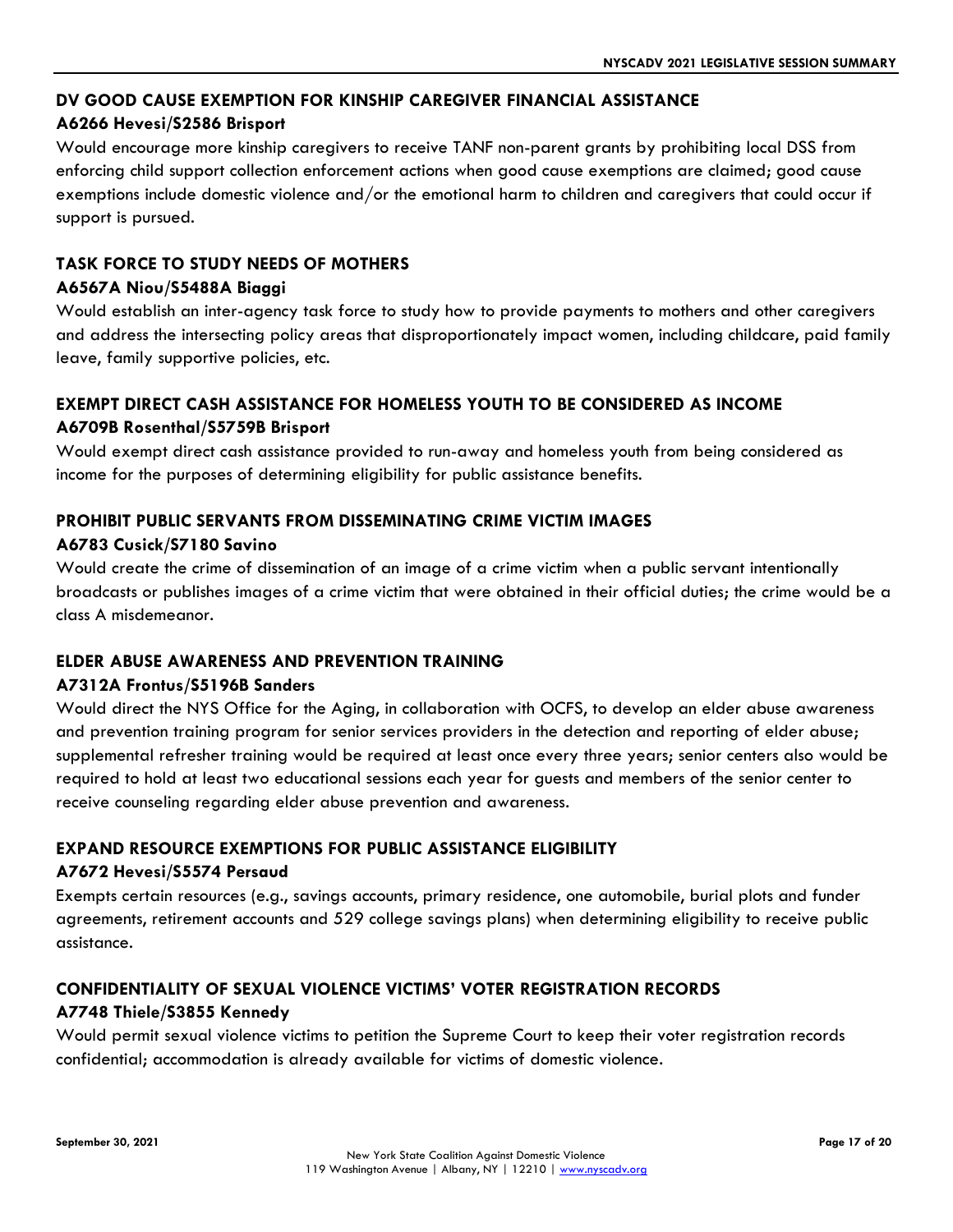#### **ABILITY TO FILE OBJECTIONS ELECTRONICALLY IN CHILD SUPPORT CASES**

#### **A7795 Wallace/S6824 Persaud**

Would permit parties in civil child support proceedings to file objections to determinations by support magistrates electronically, where orders are transmitted electronically to the parties; parties would have up to 35 days from when the order was transmitted to file an objection.

#### **INCREASE AWARENESS OF NATIONAL HUMAN TRAFFICKING HOTLINE**

#### **A7818A Cruz/S3374A Bailey**

Would require establishments that provide adult entertainment or sell alcoholic beverages to post signs about human trafficking with information about the toll-free national human trafficking hotline.

#### **VICTIMS OF REVENGE PORN TO BE INCLUDED IN ADDRESS CONFIDENTIALITY PROGRAM A7845 Walker/S2789 Sepulveda**

Would expand the definition of a victim of a sexual offense to include victims of revenge porn, enabling such victims to be included in the State Address Confidentiality Program

#### **MODERNIZE NYS LAWS ON COMPUTER CRIMES**

#### **A7983 Abbate/S5186 Sanders**

Would expand and strengthen NYS laws regarding computer tampering; would create a crime of unlawful computer access assistance, and unauthorized use of internet domain name or profile, unlawful introduction of a computer contaminant; would provide an avenue for victims to seek civil remedies.

#### **EXTEND STATUTE OF LIMITATIONS FOR DISCRIMINATION CLAIMS**

#### **A8053 Rozic/S566A Hoylman**

Would extend the statute of limitations for filing discrimination claims to DHR from one year to three years.

#### **COURT-ORDERED WEAPONS SEARCH AND SEIZURE WHEN ORDER OF PROTECTION IS ISSUED A8102 Clark/S6363 Mayer**

Upon the issuance of an order of protection, would require the court to order the search and seizure of firearms, rifles, and shotguns when a defendant willfully refuses to surrender them; currently, the court has the discretion to order a search and seizure, but is not required to do so.

### **ASK PARTIES TO ORDER OF PROTECTION ABOUT EXISTENCE, LOCATION OF WEAPONS**

#### **A8105 Clark/S6443 Mayer**

Would require the court to ask the petitioner and respondent about the existence and location of any firearm owned or possessed by the respondent whenever an order of protection is issued.

#### **PROHIBITS VICTIM INTOXICATION AS A DEFENSE IN SEX CRIMES**

#### **S452A Biaggi/No Same As**

Would prohibit the use of intoxication of a victim as a defense to a criminal charge for sex crimes; would create an affirmative defense for such criminal charges.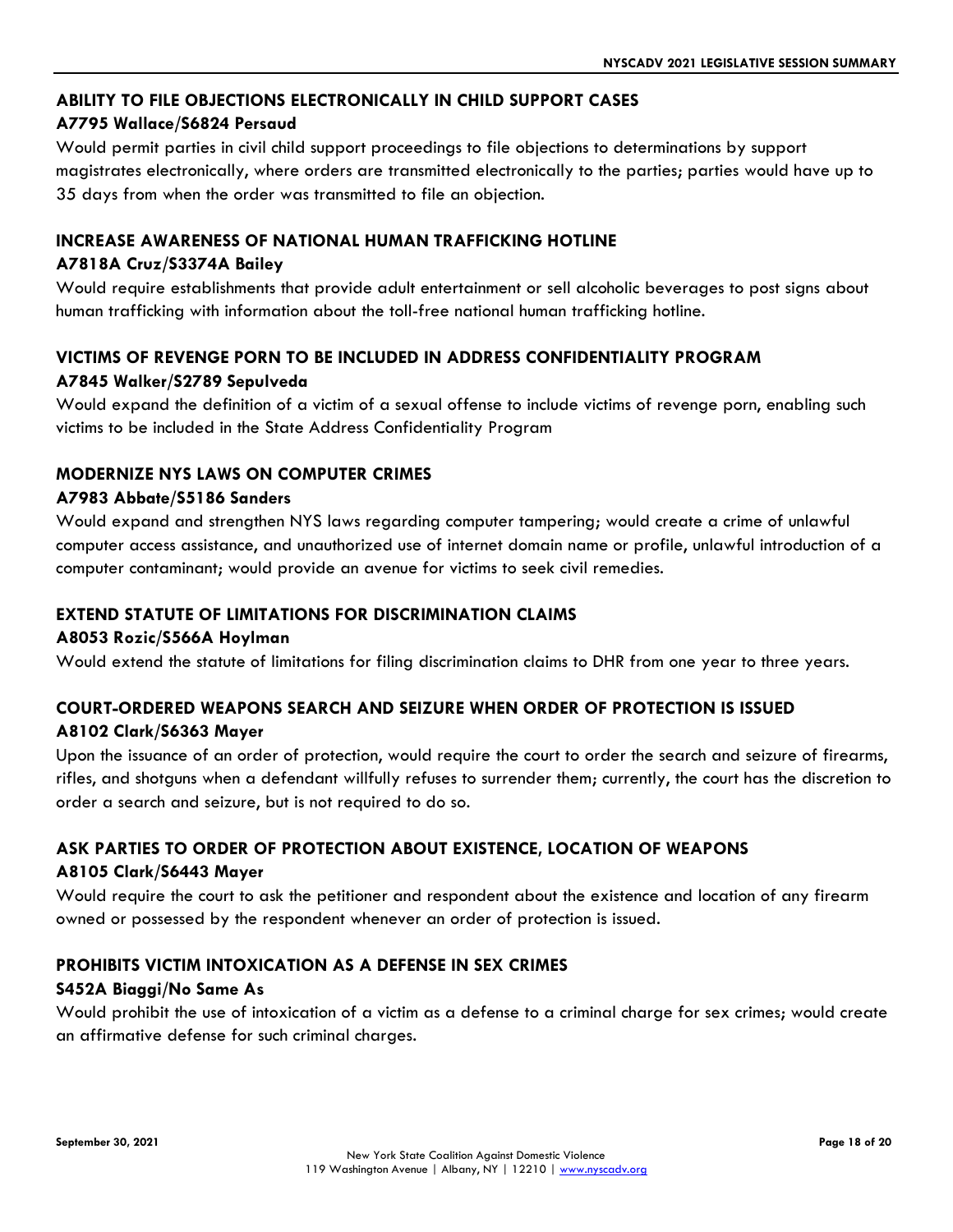#### **NEW YORK'S DRIVER'S LICENSE SUSPENSION PROGRAM HARDSHIP EXEMPTION**

#### **S936 Krueger/No Same As**

Would provide for a hardship exemption from the NYS Driver's license suspension program for those who receive public assistance or whose income does not exceed 250% of the poverty level.

### **NO CONSIDERATION OF SEXUAL ORIENTATION, GENDER IDENTITY IN CUSTODY DECISIONS S996 Hoylman/No Same As**

Would prevent courts from considering a party's sex, sexual orientation, gender identity or gender expression when determining the best interests of a child in child custody proceedings; would prohibit the court from preventing a parent's gender reassignment surgery during custody proceedings.

### **ENSURE STATE CONTRACT BIDDERS ARE NOT ENGAGING IN HUMAN TRAFFICKING**

#### **S1216 Benjamin/No Same As**

Would require bidders for state procurement contracts to affirm under penalty of perjury that the goods, work or services will be supplied or performed without doing business with entities engaging in human trafficking.

#### **ASSESS FAIR HOUSING OBLIGATIONS OF REAL ESTATE AGENTS**

#### **S2525A Kavanagh/No Same As**

Would require the Secretary of State to collect demographic information from real estate brokers and agents regarding services provided to clients, in order to ensure they are meeting their fair housing obligations.

#### **LATINA SUICIDE PREVENTION TASK FORCE**

#### **S2877 Ramos/No Same As**

Would establish a Latina suicide prevention task force to study and provide recommendations on how to improve mental health and suicide prevention for Latina New Yorkers.

### **REMOVE REFERENCE TO ILLEGAL CONDUCT FROM STATUTORY DEFINITION OF SEXUAL ORIENTATION S4609 Hoylman/No Same As**

Would amend the definition of sexual orientation in Executive Law by removing the unnecessary disclaimer that the definition does not include illegal conduct; this conflation of homosexuality with criminality is rooted in antiquated laws that criminalized consensual sexual acts between adults.

### **RACIAL EQUITY, SOCIAL JUSTICE, AND IMPLICIT BIAS TRAINING IN THE WORKPLACE**

#### **S5055A Kennedy/No Same As**

Would direct the NYS Department of Labor and DHR to create a model racial equity, social justice, and implicit bias training program that will be made available to employers upon request.

#### **TRANSGENDER AND NON-BINARY PEER SUPPORT PROGRAM**

#### **S5938 Parker/No Same As**

Would direct the NYS Office of Mental Health to establish a regional or county-based peer support services program to provide peer counseling and services for transgender and non-binary individuals; services would include alcohol and substance abuse counseling, family support services, domestic violence, mental health and physical health.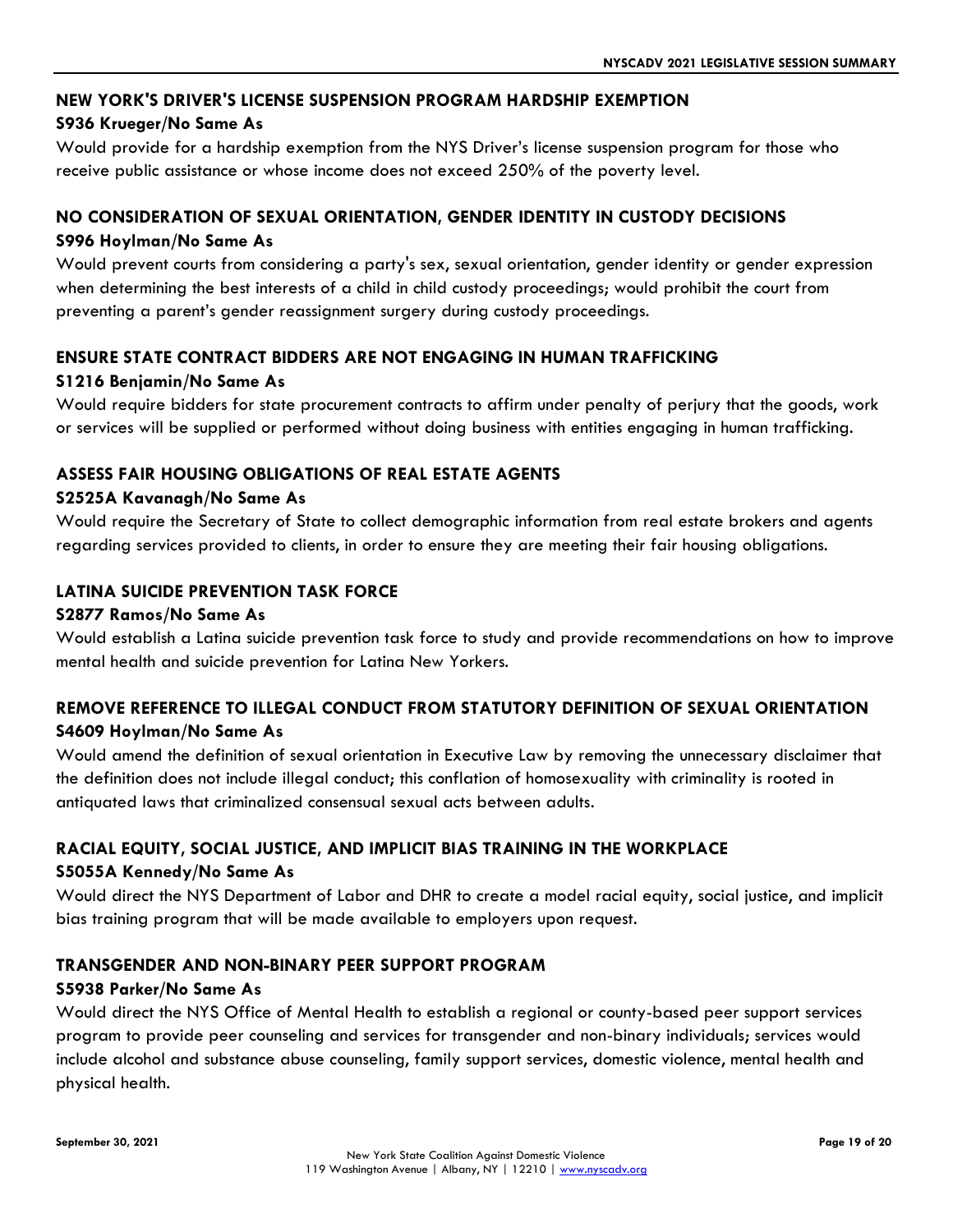#### **OPDV STUDY ON DOMESTIC VIOLENCE IN TRANSGENDER COMMUNITY**

#### **S5940 Parker/No Same As**

Would direct OPDV to conduct a study on domestic violence in the transgender community with a focus on DV against Black transgender women; the study is intended to examine, evaluate and make recommendations concerning the prevalence, causes, effects, risks and costs of DV on the transgender community and find ways to reduce DV in the transgender community.

#### **ELIMINATE COLLECTION OF INCARCERATION FEES**

#### **S5981 Myrie/No Same As**

Would repeal provisions in NYS law that allow DOCCS to collect incarceration fees from compensation paid to incarcerated people for work performed while incarcerated to offset the cost of incarceration.

#### **PROVIDE UNPAID SICK LEAVE FOR DOMESTIC VIOLENCE**

#### **S6708 Parker/No Same As**

Would require employers to provide up to 10 additional days of unpaid sick leave for absences due to domestic violence, family offenses, sexual offenses, stalking or human trafficking, at the request of the employee.

#### **LAW ENFORCEMENT COOPERATION WITH OVS ON COMPENSATION CLAIMS**

#### **S7011 Sepulveda/No Same As**

Would clarify that law enforcement agencies must work with the NYS Office of Victim Services (OVS) to investigate whether a crime has been committed, for the purposes of approving compensation claims; would also clarify that if two or more agencies provide conflicting information, OVS will consider the totality of the circumstances in determining eligibility for compensation.